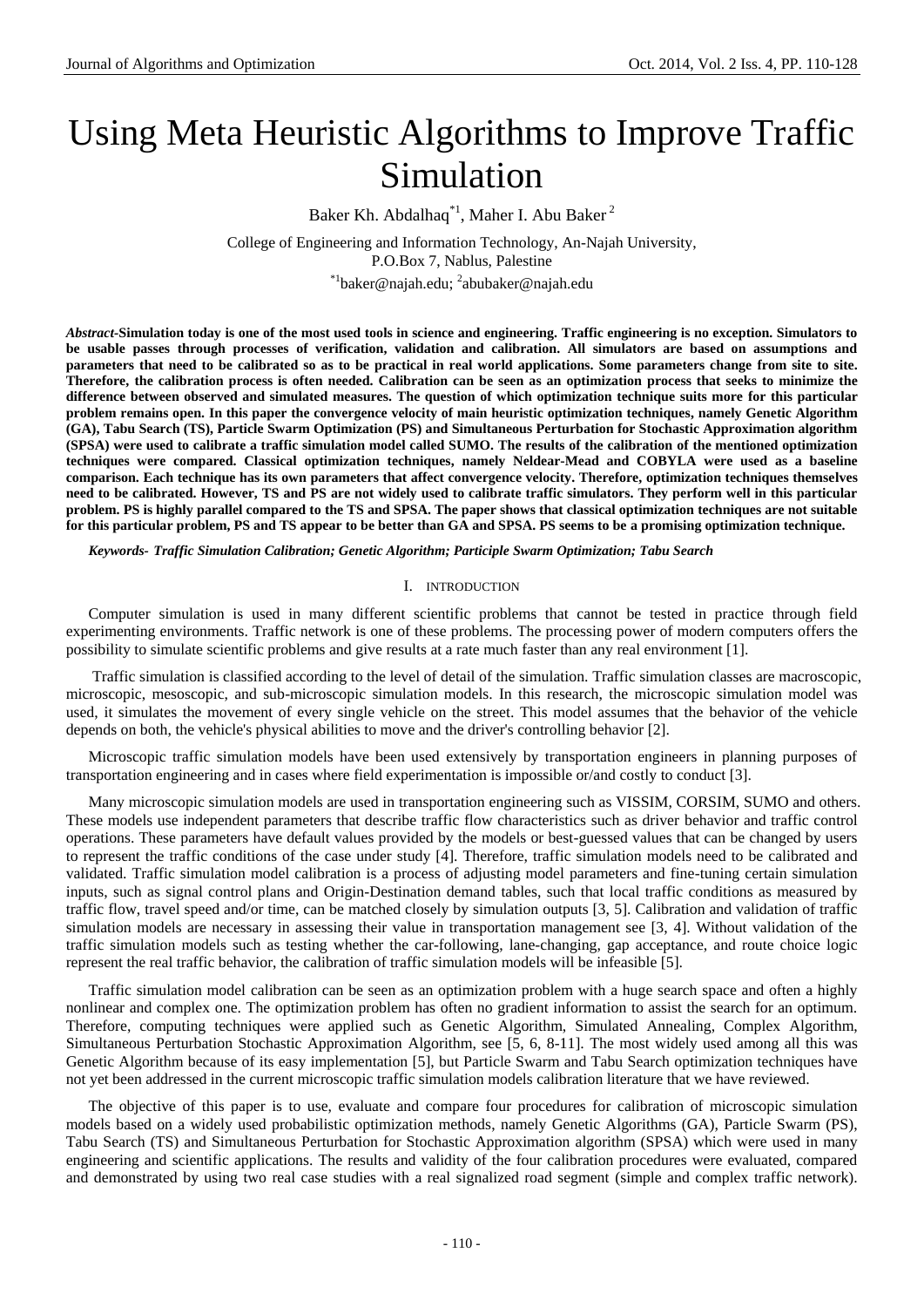SUMO ("Simulation of Urban MObility" ver. 0.12.1) is adopted as a widely used microscopic simulator. It is distributed as an open source, so everyone may modify it, extend it and/or use it [1]. The remainder of this paper consists of the following parts: (1) review of previous calibration studies, (2) a brief background of the real test sites, (3) the simulation model SUMO, (4) the methodology of the used procedures, (5) analysis, evaluation and comparison of the procedures used, (6) and finally, the conclusions and the recommendations.

# II. REVIEW OF PREVIOUS CALIBRATION STUDIES

Many studies about calibration of traffic simulation models have been published. Table 1 shows a summary of calibration research literature, see [3, 7, 11-25, 47]. The source of this research paper is the online e-journals such as EBSCO Academic Search Premier and ScienceDirect in addition to the Internet. These studies adopted different simulation models and model parameters and various optimization methodologies for calibration. A look at the mentioned calibration studies reveals that GA and SPSA were widely used. The relevant literature lacks the use of PS and TS optimization in traffic simulation calibration. Both the computational time and the quality of the solution can be improved by means of proper techniques and by using all the available information concerning the phenomenon [36]. This study uses PS and TS in addition to the GA and SPSA in order to compare the performance of these methodologies on traffic simulation calibration. According to Punzo the search for an effective solution to the calibration problem cannot be exhausted by the choice of the most efficient algorithm [36]. In 1997 Wolpert and Macready derived "No free lunch theorems for optimization." They state that "the expected performance of any pair of optimization algorithms across all possible problems is identical." [49]. In 2014 Punzo derived "No Free Lunch" Theorems Applied to the Calibration of Traffic Simulation Models. He states that "there is a clear dependence between the performance of a calibration procedure and the case study under analysis and ascertain the need for global solutions in simulation optimization with traffic models." [48].

| <b>Study</b> | Optimization<br><b>Method</b>                  | <b>Simulation Tool</b>     | <b>Calibration Parameters</b>                                                                                                           | Objective<br><b>Function</b>         | <b>Network Type</b>        |
|--------------|------------------------------------------------|----------------------------|-----------------------------------------------------------------------------------------------------------------------------------------|--------------------------------------|----------------------------|
| $[11]$       | <b>SPSA</b>                                    | <b>PARAMICS</b>            | Mean Target Headway, Mean<br><b>Reaction Time</b>                                                                                       | Flow, Density                        | Freeway                    |
| $[12]$       | N/A                                            | <b>PARAMICS</b>            | Mean Target Headway, Mean<br><b>Reaction Time</b>                                                                                       | Speed, Volume                        | Freeway                    |
| $[7]$        | <b>GA</b>                                      | <b>PARAMICS</b>            | Mean Target Headway, Mean<br>Reaction Time                                                                                              | Occupancy, Flow                      | Freeway                    |
| $[13]$       | <b>GA</b>                                      | <b>PARAMICS</b>            | Mean Target Headway, Mean<br>Reaction Time, Feedback,<br>perturbation, familiarity                                                      | <b>Traffic Count</b>                 | Roadway                    |
| [14]         | Box Complex,<br><b>SPSA</b>                    | <b>DYNAMIT-P</b>           | Speed-Density relationship, Capacity                                                                                                    | Free Flow,<br>Minimum Speed          | Network                    |
| $[15]$       | Simplex<br>Algorithm                           | CORSIM,<br><b>TRANSIMS</b> | Car following factors, Driver's<br>aggressiveness factor, O-D matrix,<br>PT1 parameters                                                 | Volume                               | Freeway                    |
| $[16]$       | GA                                             | <b>CORSIM</b>              | Driver behavior parameters, vehicle<br>performance parameters                                                                           | Volume, Travel<br>time               | Freeway                    |
| $[17]$       | Iterative approach                             | <b>MITSIMLab</b>           | Parameters of the driving behavior<br>models and rout choice model, O-D<br>flow, habitual travel times                                  | Travel time                          | Urban network              |
| $[18]$       | SPSA algorithm                                 | <b>MITSIMLab</b>           | Driver behavior model parameters                                                                                                        | Traffic counts                       | Freeway,<br>Parkway        |
| $[19]$       | Complex<br>algorithm                           | <b>MITSIMLab</b>           | O-D flow, behavioral parameters                                                                                                         | Speed, Density                       | Freeway and<br>arterial    |
| $[20]$       | Trial and error                                | <b>AIMSUN</b>              | Global, Local parameters                                                                                                                | Volume                               | Freeway                    |
| $[3]$        | GA                                             | <b>VISSIM</b>              | Eight parameters                                                                                                                        | Average travel<br>time               | Intersection               |
| $[21]$       | SPSA algorithm                                 | Microscopic<br>simulation  | Global parameters (Mean target<br>head, mean reaction time etc) Local<br>parameters (link headway factor, link<br>reaction factor, etc) | Capacity                             | Freeway                    |
| $[22]$       | GA with Non-<br>parametric<br>statistical test | Microscopic<br>simulation  | Various microscopic simulation<br>parameters in VISSIM                                                                                  | Distribution                         | Freeway                    |
| $[23]$       | <b>MSA</b><br>equilibration<br>algorithm       | EMME/2                     | Local parameters, global parameters                                                                                                     | Travel time,<br>Counts               | Network                    |
| $[24]$       | <b>Transfer function</b><br>model              | <b>DYNASMA</b><br>$RT-X$   | N/A                                                                                                                                     | Speed                                | <b>Network</b>             |
| $[25]$       | GA                                             | <b>VISSIM</b>              | Microscopic simulation parameters                                                                                                       | CPI (Crash<br>potential Index)       | Intersection               |
| 错误! 未        | <b>Neural Networks</b>                         | <b>VISSIM</b>              | 8 microscopic simulation parameters<br>in VISSIM                                                                                        | Travelling time,<br>queue parameters | Urban Area<br>(roundabout) |

TABLE 1 SUMMARY OF OPTIMIZATION METHODS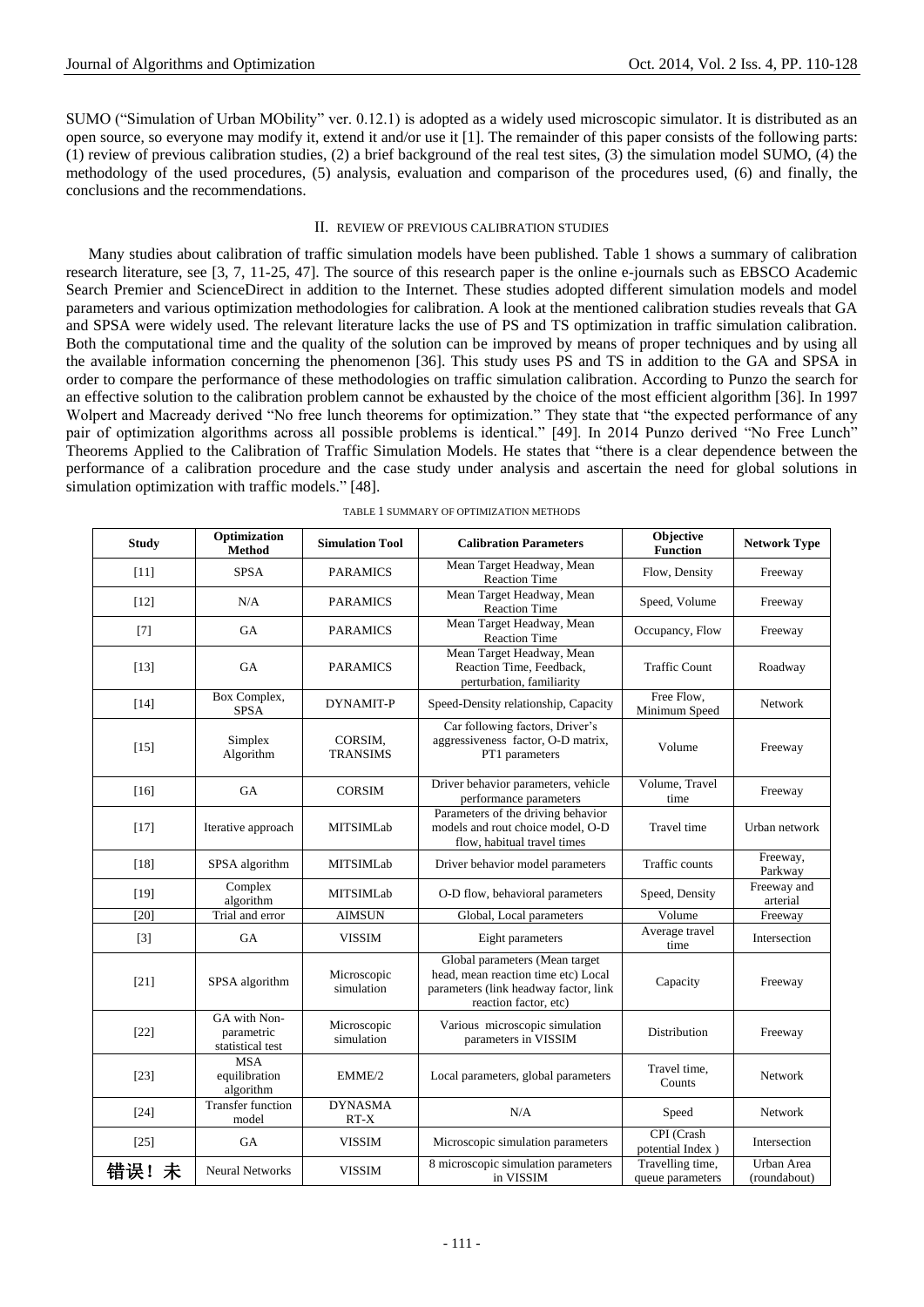| $\overline{ }$<br>–<br>. .<br> |  |  |  |
|--------------------------------|--|--|--|
| 源。                             |  |  |  |

#### III. METHODOLOGY

#### *A. Calibration as an Optimization Problem*

Calibration of traffic simulation model is the phase of transportation system modeling aimed at defining the values of the model"s parameters in order to have the minimum possible distance between the traffic measurements observable in reality and those predicted by the model. This can be formulated in the following optimization framework:

$$
\begin{array}{ccc}\n\text{Min } f\left(M^{\text{obs}}, M^{\text{Sim}}\right) & \\
\text{Subject to} & \\
\downarrow_{\beta,i} \le \beta_i \le \mu_i \quad i = 1 \dots m \quad \text{and} \quad \beta_i \le \beta_j \quad i \ne j\n\end{array} \tag{1}
$$

Where *β <sup>i</sup>* the vectors of continuous decision variables (i.e. The model parameters to calibrate), potentially belonging to *m* different classes of simulation subjects (e.g. Different vehicles classes, different road types, etc.); f(.) Is the objective function (or fitness or loss function), measuring the distance between the observed and simulated traffic measurements  $M<sup>obs</sup>$ and  $M^{sim}$ ;  $l_{\beta,i}$ ,  $u_{\beta,i}$  are model parameter lower and upper bounds.  $M_{sim} = S(\beta_1, ..., \beta_m)$ , in which  $S(.)$  is the micro-simulation model. The previous calibration studies focused on minimizing the sum of the relative error between the observed data during a certain period of time in a typical day and the simulation output for the same time period. The identification of model parameters or calibration is therefore a crucial issue [36]. Moreover, in traffic-flow microsimulation, each single evaluation of the objective function is very costly, depending on the size of the network and on the number of vehicles simulated. Computational complexity, in addition to the cost of single information regarding the objective function, has therefore steered calibration studies toward the use of heuristic optimization techniques [36].

## *B. Classical Optimization Methods*

One way to classify optimization techniques is *local* and *global*. Global optimization algorithms are defined as optimization algorithms that employ measures which prevent convergence to local optima and increase the probability of finding a global optimum. Another way to classify optimization techniques is *deterministic* and *stochastic* techniques. Stochastic techniques use some random number to generate solutions. Unlike Simplex and Gradient Descent local optimization methodologies, which are deterministic algorithms, stochastic global optimization algorithms do not get trapped in local optima. Another way to classify optimization technique is *gradient* based and *non-gradient* based techniques. Gradient based uses gradient to find its way to the local optimum. Non-gradient based tries to substitute the gradient by other means (some time heuristic).

## *1) Nelder-Mead Simplex Method (downhill simplex) (NM):*

NM simplex method is one of the classical optimization techniques that are still in use. It was introduced in 1965 by Nelder and Mead [1]. It is a deterministic simplex method for finding a local minimum of a function of several variables. For a function of n parameters, the algorithm maintains a set of  $n+1$  function values evaluated at  $n+1$  point in parameter space. This set of points defines a simplex in n dimensions. For two variables, a simplex is a triangle, and the method is a pattern search that compares function values at the three vertices of a triangle. The worst vertex, where  $f(x, y)$  is the largest, is rejected and replaced with a new vertex. A new triangle is formed and the search is continued. The process generates a sequence of triangles (which might have different shapes), for which the function values at the vertices get smaller and smaller. The size of the triangles is reduced and the coordinates of the minimum point are found. The simplex then moves toward optimum by reflecting the point with the worst function value through the centroid (average) of the remaining n points, see [40, 41]. Nelder-Mead can"t be used as it is for multimodal functions due to its local search nature. Converting it to global optimization method is relatively easy by repeating the method starting from randomly chosen points. This technique will add stochastic properties of the original deterministic method. For more details and options for globalization of the method, see [42]. The implementation that is developed by 'scipy' [43] community was used. Scipy is an open source library of algorithms.

## *2) Constrained Optimization BY Linear Approximation (COBYLA) Method:*

COBYLA developed by Powell in 1994 [44] is a sequential trust-region algorithm, it is based on linear approximations to the objective function and each constraint. Like NM for a function of *n* parameters, the algorithm maintains a set of  $n+1$ function values evaluated at  $n+1$  points in parameter space an approximate solution  $x_i$ , and a radius  $\rho_i$ . Approximations to the objective function and constraint functions such that their values agree with the linear approximation on the  $n+1$  points. This gives a linear program to solve (where the linear approximations of the constraint functions are constrained to be non-negative). However the linear approximations are likely only good approximations near the current simplex, so the linear program is given the further requirement that the solution, which will become  $x_{i+1}$ , must be within  $\rho_i$  from  $x_i$ .  $\rho_i$  only decreases, never increases. For more details, see [45, 46]. Like NM COBYLA can"t be used as it is for multimodal functions due to its local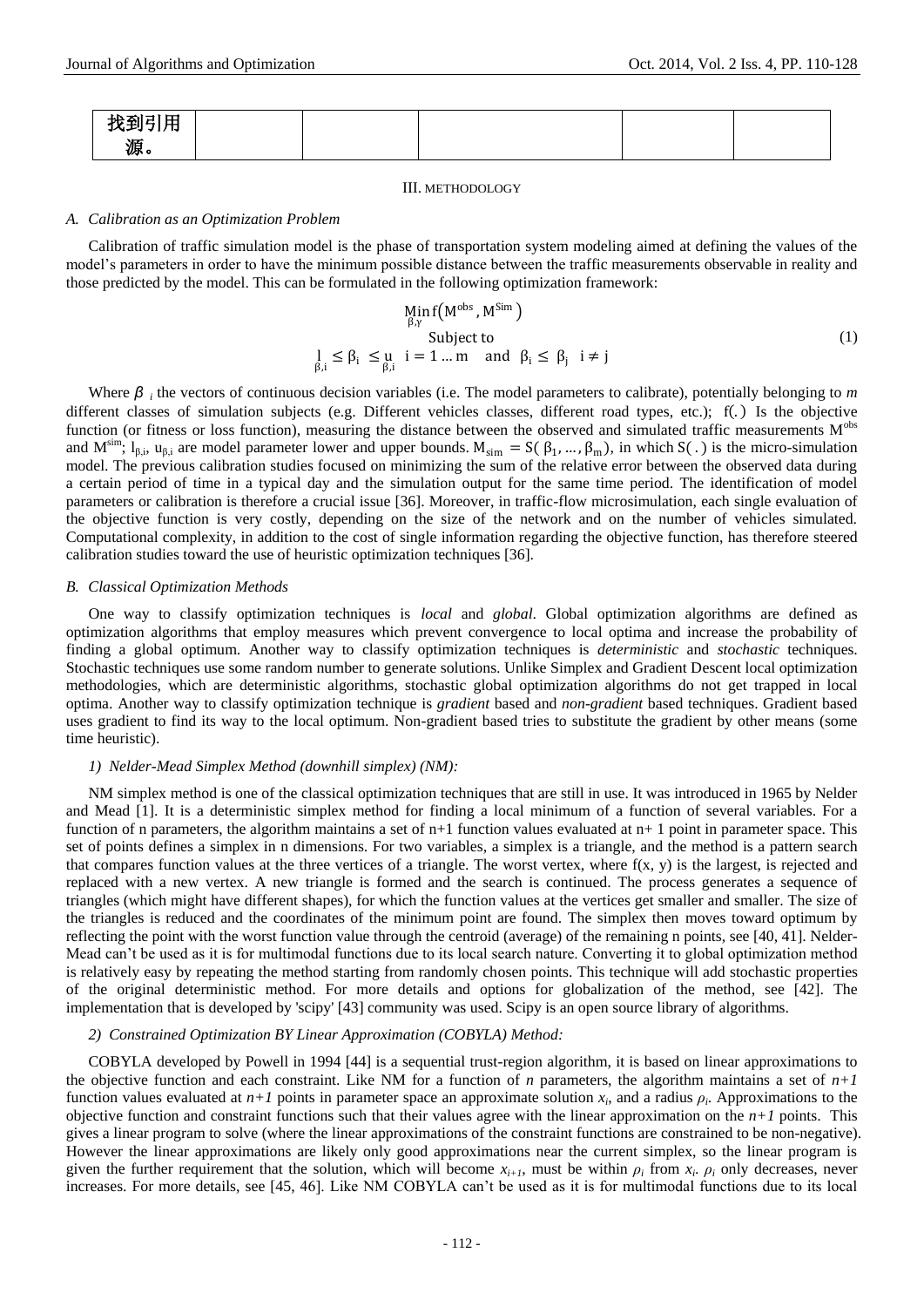search nature. Converting it to global optimization method is relatively easy by repeating the method starting from randomly chosen points. This technique will add stochastic properties of the original deterministic method. The implementation that is developed by "scipy"[43] community was used also.

# *C. Meta-heuristic Optimization Methods*

Meta-Heuristic-based methods use both exploration and exploitation of search space. The balance between exploration and exploitation permits the identification of local minima, at the same time it encourages the discovery of a global optimal solution. Among these, GA, PS, TS are algorithms represent currently popular methods which have found a wide range of applications in different scientific fields (see Table 1). GA, PS, and TS are population based; each iteration examines several solutions unlike SPSA that examines only two solutions in each iteration. So GA, PS and TS can be easily parallelized, but SPSA needs more efforts to be parallelized, which will be left to further future work.

## *1) Genetic Algorithm (GA):*

The GA (see Appendix A, Algorithm I) is a search technique, inspired by the concept of biological evolution, where its population is evolved by the repeated application of three major operators, namely selection, crossover and mutation operators. The algorithm starts from random population, candidate solutions are evaluated, and selection process is applied so that better solutions have more probabilities to be used in producing new population. Crossover and mutation are applied to introduce new solutions. Performing the loop once is called a generation, and this is then repeated until stop criteria is met.

The balance between exploitation and exploration of the search space is controlled by adjusting selection pressure and mutation probability. Many variations of GA are found in the literature, for example [26]. The one described in [27] is used.

GA has several parameters which need to be tuned, Mutation Probability (MP), generation size and type of crossover. GA operators are defined as follows:

Crossover operator: in real number gene representations- as used in this study- there are many possible kinds of crossover, (for a comprehensive list see [28]). In the following, two widely used variations are presented:

a) Simple Crossover: Select random crossover point, all the parameters from the first gene to the crossover point comes from the first parent, all the parameter from the point to the end comes from the second parent.

$$
(p_{i1}, p_{i2}, \dots, p_{ix}, p_{jx+1}, \dots, p_{jn})
$$
 (2)

*pi* :parameter form the first individual *i*

*pj* :parameter form the second individual *j*

*n*: number of parameters.

*x*: crossover point.

b) Average Crossover: Take the average value of the parameters from all the participating individuals to generate offspring. It can have several forms depending on the number of participants (two participants or more).

$$
\left(\frac{p_{i1} + p_{j1}}{2}, \frac{p_{i2} + p_{j2}}{2}, \dots, \frac{p_{in} + p_{jn}}{2}\right) \tag{3}
$$

*Pi* :parameter form the first individual *i*

*pj* :parameter form the second individual *j*

*n*: number of parameters.

Selection: Select randomly two individuals, the ones that have better fitness will survive and participate in a crossover.

Mutation: Randomly change one of the parameters to randomly selected value from its feasible range.

*2) Particle Swarm (PS):*

Inspired by social behavior of birds, fish and other living intelligence, PS is a global optimization method developed by Kennedy, Eberhart and Shi [29] (see Appendix A, Algorithm II), it works by maintaining a swarm of particles that explores the search-space influenced by the improvements discovered by the other particles. In PS the candidate solutions are the particles. They initially start from random positions and move in randomly defined directions. The direction of a particle is then gradually changed to move in the direction of the best found positions of itself and its peers, searching in their vicinity and potentially discovering better positions. Small changes in the PS implementation can cause dramatic changes in the behavioral parameters that cause good optimization performance [30]. Pederson in [30] has defined good parameters (w, cp, cg) of PS passed on comprehensive empirical experiments. For 1,000 fitness function evaluations and problem dimension of 5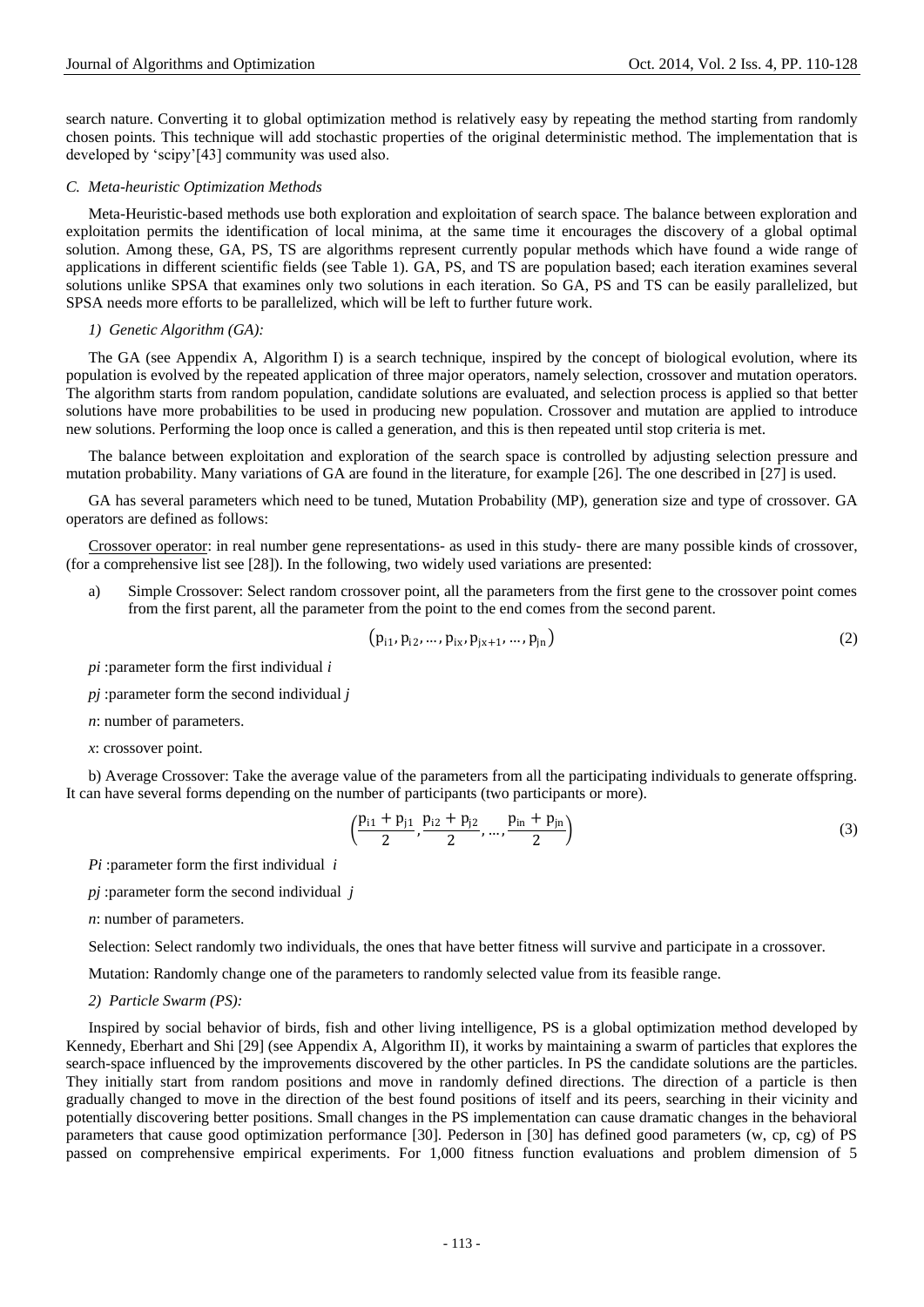parameters they found that best convergence velocity will be if we set the number of particles in the swarm to 47, w to -0.1832 cp to 0.5287 and gc to 3.1913. See [30].

## *3) Tabu Search (TS):*

TS was first proposed by Glover 1986 [31] (see Appendix A, Algorithm III) and since then it has become increasingly used in many applications. It has been successfully applied to obtain optimal or sub-optimal solutions to such problems as scheduling, timetabling, traveling salesperson and layout optimization. For example ([32, 33]). TS memorizes a list of tabu candidate solutions that are not repeated in the subsequent iterations and that is updated at each iterative step. The Tabu algorithm uses a neighborhood search procedure to iteratively move from a candidate solution to a selected one in its neighborhood, until some stopping criterion has been satisfied. The new candidate solution is accepted if it has not previously been memorized as tabu, or bad candidate solution [32]. TS is a deterministic algorithm unless some randomness in creating neighborhood is introduced. Therefore, a random neighborhood was introduced. The TS result depends on a starting solution, so a random set of solutions was used to be starting solutions that differ each time and consequently, introduce another factor of randomness.

The advantage of TS is in its incorporation of adaptive memory and responsive exploration. It explores local minima and at the same time it has a strategy to explore new areas of solution space. TS is originally used for discrete optimization. However, this paper proposes an implementation of continuous domain problems. In the implementation of the above mentioned algorithm which is similar to what is described in [34]. The move can be defined either in a deterministic or stochastic way. For each parameter we have two moves, the first move is adding a small amount, and the second one is subtracting a small amount (εi) and (εai). (εi) and (εai) were called move distance and anti-move distance respectively. By this definition the neighborhood size will be twice the number of parameters. The negative sign move was called an anti-move since it actually cancels the effect of the move.

Move and neighborhood definition *N(θ)*:

Move distance implementation as deterministic is defined as:

$$
\varepsilon_{i} = 0.05 * (Max_{i} - Min_{i}) \tag{4}
$$

and

$$
\epsilon a_i = -0.04 * (Max_i - Min_i) \tag{5}
$$

Where

*Max<sup>i</sup>* : maximum feasible value of parameter *i*

*Min<sup>i</sup>* : minimum feasible value of parameter *i*

The move is 5% of the parameter range and the anti-move is 4% of the range. These numbers have been obtained after preliminary investigation. Smaller values will explore the neighborhood of each solution more extensively. This could make the convergence slower and larger values of many local (potentially good) solutions will be skipped. Different percentages for move and anti-move (5% and 4%, respectively) have been chosen to introduce diversity to the solutions and to help Tabu memory in avoiding repeating the same solutions and enter in cycles. If we make the move and then make the anti-move at the same dimension in a row we will be 1% distance from the original point. On the other hand, when we use the same distance for a move and anti-move we will return to the same point, when we use a move and an anti-move at the same dimension in a row. This setting helps in exploring the search space in more details (see Fig. 1).



Fig. 1 Tabu search move definition

Stochastic move"s distance can be defined in many ways. In this research equation (6) was used because it gives a good exploratory factor of search to the algorithm; with this method, every number in the range of each parameter could be selected to keep solutions more divers than the deterministic of the algorithm mentioned in equations (4) and (5).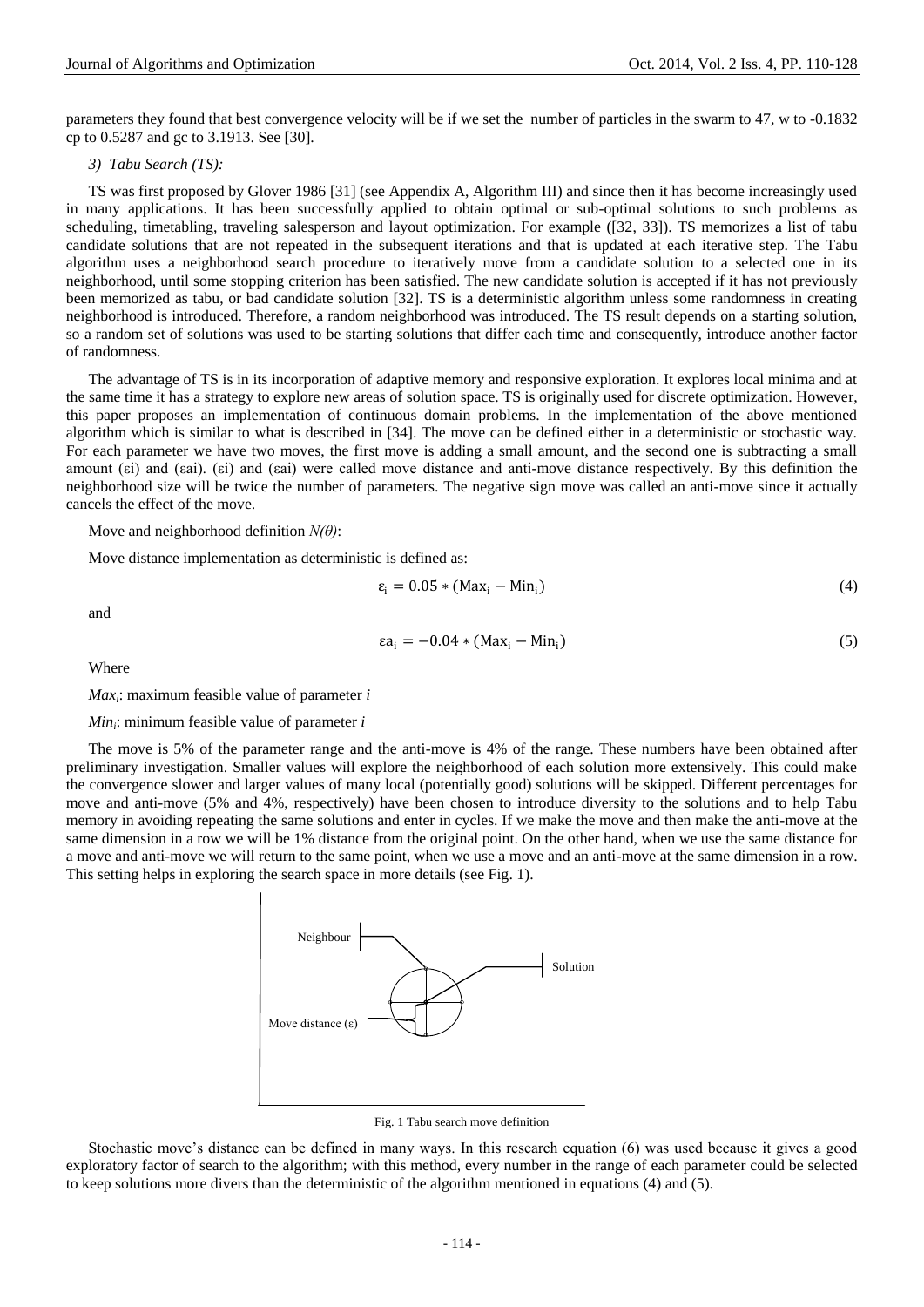$$
r\varepsilon_i = Random * (Max_i - Min_i)
$$
 (6)

Where

*Random*: is a random number between 0.0 and 1.0 that could be uniformly or any other distribution. The exponential distribution is a good candidate because it gives more emphasis on small numbers.

Another important aspect of Tabu algorithm is Tabu set *T(θ)*. To define *T(θ)* two types of memory - short and long were used. The latter is simply adding each selected solution to a set where all its members are considered as tabu. This will avoid moving in long cycle in the solution space. The second (short memory) is maintained by a table of tabu moves. The move is marked as tabu when its anti-move is selected as the next solution. The move is marked for *(τ)* number of iterations. *τ* is selected usually so that no more than half of the moves are marked as tabu. 4 parameters and 8 neighbors and  $\tau$  equals to 2 were used as a first guess.

Aspiration *A(θ)*: is simply ignoring tabu when we have a solution that is better than all the solutions examined so far.

*4) Simultaneous Perturbation for Stochastic Approximation Algorithm (SPSA):*

SPSA is based on gradient approximation (see Appendix A Algorithm IV), it can be used when it is difficult or impossible to directly find the gradient of the objective function. Gradient approximation is based on two measures of the objective function in each iteration. SPSA was introduced by Spall in 1987 [38]. SPSA starts for an initial guess of *θ*. It assumes that *f(θ)* is a differentiable function of *θ* and the optimal point of *θ\** correspond to zero point of the gradient.

$$
g(\theta^*) = \frac{\partial f(\theta)}{\partial \theta}\Big|_{\theta = \theta^*} = 0 \tag{7}
$$

The gradient is zero when for global optima in addition to all local optima, therefore the algorithm uses some stochastic vector to determine the direction of choosing values to calculate the gradient. The SPSA algorithm (Algorithm IV) described in [39] was used.

## *D. Test Site and Simulation Model*

*1) Test Site 1:*

A real signalized segment was modelled in SUMO to test the proposed procedures for simulation model calibration. The segment is located in a vital city center see Fig. 2. It presents a real signalized segment for arterial streets that penetrate the city. The streets and the junctions have very heavy traffic at the peak hours. The traffic flows west from the main street by the hospital, which mostly witnesses traffic jam at the traffic signal in front of it. The flow from west to east also has a traffic jam because this road merges with another road that joins from the Square in the city center. At peak hours there is always traffic jam, especially, in front of the municipality with two traffic signals in only fifty meters distance which lead to a turn to the left and joins the other side of the main street.



#### *2) Test Site 2:*

Test site 2 is another real segment, which is an expansion of the test site 1 to the west. Test site 2 shows all the joints and junctions from and to city center. This expansion has the same heavy and jammed traffic characteristics. It contains more joints which may give more complicated interaction between cars see Fig-3. The topographic characteristic of test site 2 is described as flat streets up to three lanes without any downhill, but more turns and joints. The arrows inside the Fig. 3 present the direction of traffic.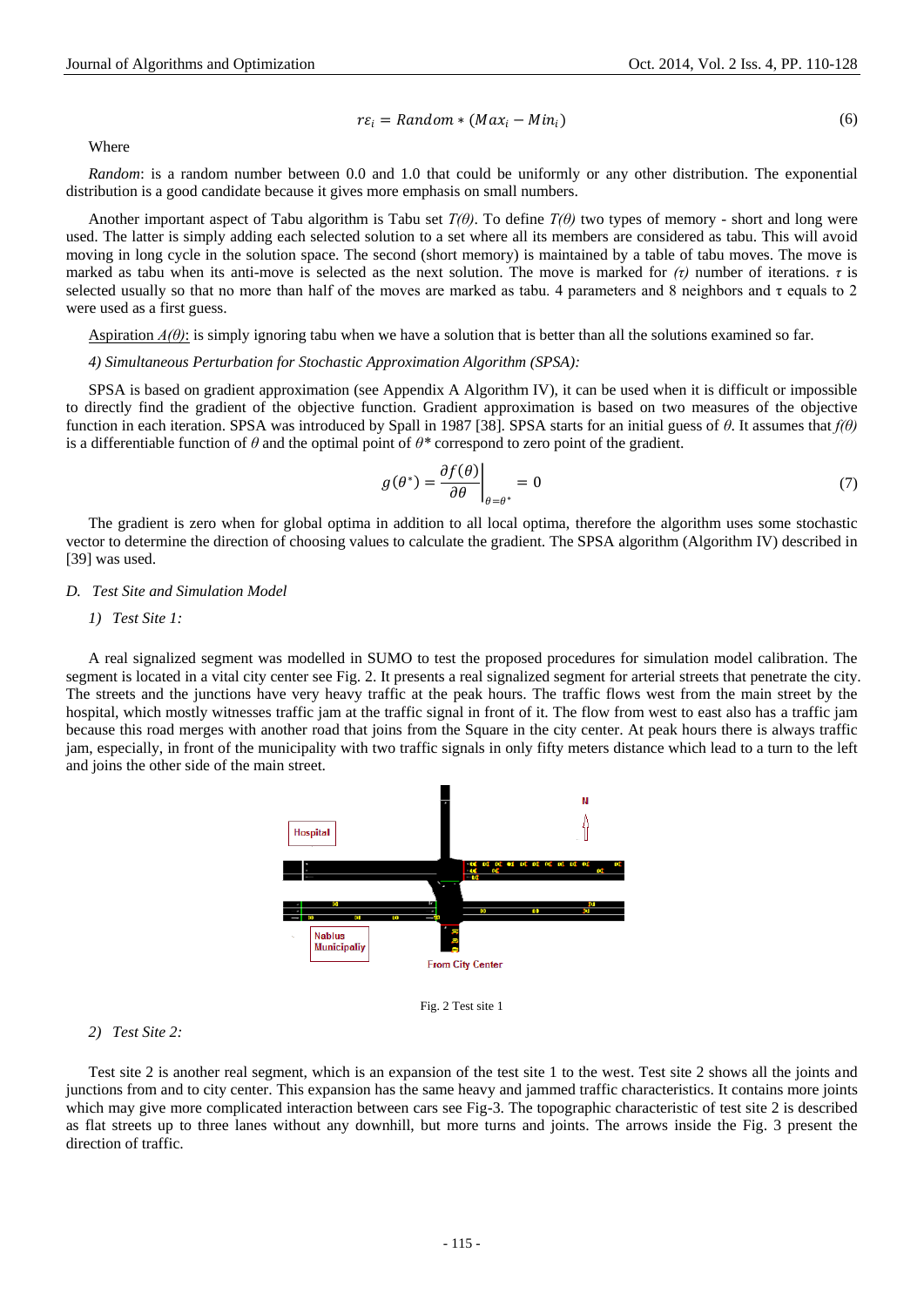



## *3) Simulation Model:*

SUMO ("Simulation of Urban MObility") is a highly portable, microscopic road traffic simulation package designed to handle large road networks. It is mainly developed by employees of the [Institute of Transportation Systems at the German](http://www.dlr.de/fs/en/desktopdefault.aspx)  [Aerospace Centre](http://www.dlr.de/fs/en/desktopdefault.aspx) (DLR). SUMO is open source, licensed under the [GPL.](http://www.gnu.org/licenses/gpl.html) The major reason for the development of an open source, microscopic road traffic simulation was to support the traffic research community with a tool into which own algorithms can be implemented and evaluated by, without the need to regard all the artifacts needed to obtain a complete traffic simulation, such as implementing and/or setting up methods for dealing with road networks, demand, and traffic controls. By supplying such a tool, the DLR wanted to i) make the implemented algorithms more comparable, as a common architecture and model base is used, and ii) gain additional help from other contributors. Since 2001, with the first running version, SUMO has been used within a large number of projects done within the DLR. The main features of SUMO are summarized in Table 2 [35].

#### TABLE 2 SUMO FEATURES

| Category         | <b>Features</b>                                                          |  |  |  |  |
|------------------|--------------------------------------------------------------------------|--|--|--|--|
|                  | Complete workflow (network and routes import, DUA, simulation)           |  |  |  |  |
|                  | Simulation                                                               |  |  |  |  |
|                  | Collision free vehicle movement                                          |  |  |  |  |
|                  | Different vehicle types                                                  |  |  |  |  |
|                  | Multi-lane streets with lane changing                                    |  |  |  |  |
| Simulation       | Junction-based right-of-way rules                                        |  |  |  |  |
|                  | Hierarchy of junction types                                              |  |  |  |  |
|                  | A fast openGL graphical user interface                                   |  |  |  |  |
|                  | Manages networks with several 10.000 edges (streets)                     |  |  |  |  |
|                  | Fast execution speed (up to 100.000 vehicle updates/s on a 1GHz machine) |  |  |  |  |
|                  | Interoperability with other application on run time using TraCI          |  |  |  |  |
|                  | Network-wide, edge-based, vehicle-based, and detector-based outputs      |  |  |  |  |
|                  | Many network formats (VISUM, Vissim, Shapefiles, OSM, Tiger, RoboCup,    |  |  |  |  |
| <b>Network</b>   | XML-Descriptions) may be imported                                        |  |  |  |  |
|                  | Missing values are determined via heuristics                             |  |  |  |  |
|                  | Microscopic routes - each vehicle has an own one                         |  |  |  |  |
| Routing          | Dynamic User Assignment                                                  |  |  |  |  |
|                  | Only standard c++ and portable libraries are used                        |  |  |  |  |
| High portability | Packages for Windows main Linux distributions exist                      |  |  |  |  |
|                  | High interoperability through usage of XML-data only                     |  |  |  |  |

## *E. Selecting Optimization Parameters*

Like any other simulator SUMO uses physical quantities to simulate car behaviors. SUMO uses the notation of vehicle types. Each type has basic properties such as length (of the care and the distance from the heading car), acceleration, deceleration and maximum speed. Furthermore, it needs a so-called sigma parameter which introduces some random behavior that is needed by following the model used in the simulator (driver imperfection). Setting sigma to 0 makes the simulated cars behave in a deterministic way. Not all of simulator parameters have the same effect on its outcomes. Before simulation calibration, an analysis of parameters" sensitivity was conducted to find the relative importance of simulator parameters. Sensitivity analysis was used to find how sensitive simulator outcomes (or in our case the error) to simulator inputs (or parameters) and to have more insight on the behavior of the relationship between inputs of the simulator and the error it has. Firstly, the relative importance of each parameter and its effect on the simulation (see Table 3) was obtained by calculating the effect of changing the parameter from its minimum feasible value to its maximum feasible value while the other parameters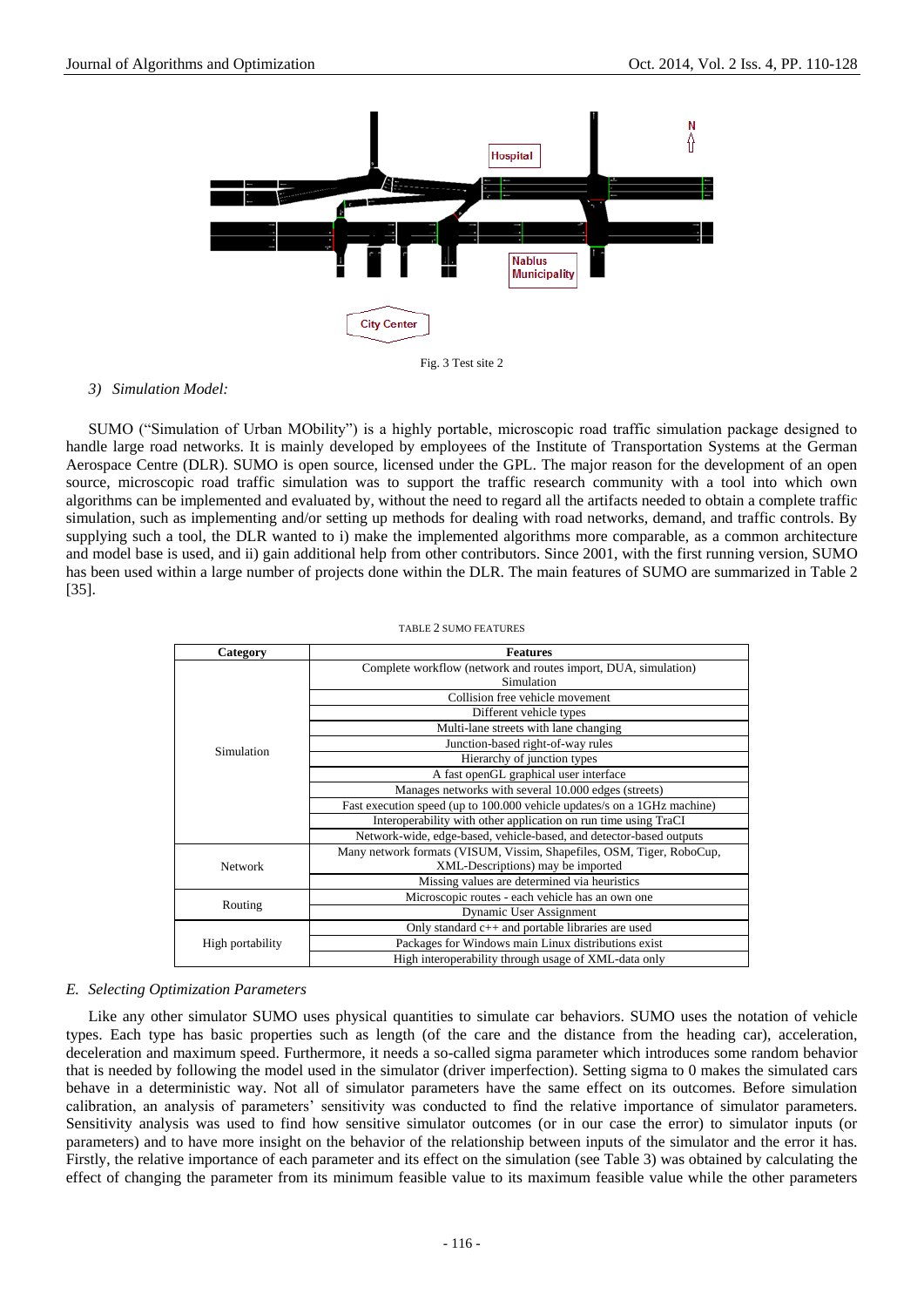remain constant. Max speed can be excluded from the optimization process to accelerate the convergence of optimization algorithms. Secondly, the Montecarlo based approach was used.

| <b>Parameter</b>    | Max    | Min    | unit    | Change in<br>travel time |
|---------------------|--------|--------|---------|--------------------------|
| Sigma               |        | 0.0    |         | 54%                      |
| <b>Acceleration</b> | $0.3*$ | $2.9*$ | $m/s^2$ | 43%                      |
| <b>Deceleration</b> | $0.5*$ | $4.9*$ | $m/s^2$ | 30%                      |
| Length              |        | 10     | m       | 43%                      |
| <b>Max</b> speed    | 120    | 10     | km/h    | 13%                      |

TABLE 3 PERCENTAGE OF CHANGE IN MEAN TRAVEL TIME WHEN CHANGING EACH PARAMETER

The parameters that have more effects on objective function can be considered as more important. Parameters that have more effects on the error need to be calibrated to reach accurate simulation runs. Finding of the slope, which is the division of the change in the dependent variable over the independent variable, is one way to determine the relative importance of the parameters. The slope changes all over the range of the variable (the objective function is nonlinear). The slope is directed; it is negative when the direction of change in the dependent variable is as opposite to the independent variable. For the purpose of this research we want to know the effect of the independent parameters on the dependent parameters regardless of its direction, the importance of each parameter depends on the magnitude output increase or decrease not on its sign (for example, suppose we have two parameters with the same slope magnitude, the first one with negative slope and the second one with positive slope, we can say that they have the same importance regardless of the direction), so absolute values of the slopes were used. To reduce the effect of the parameters' ranges the parameters were normalized as in formula (8).

$$
Xnorm_i = \frac{x_i - Min_i}{Max_i - Min_i} \tag{8}
$$

5,000 different values uniformly distributed over the feasible ranges of the parameters were obtained. The importance index is calculated as follows:

First sort the data according to the parameter J, then calculate importance index as in formula (9)

$$
\frac{\sum_{i=0}^{n-1} \frac{e_{i+1} - e_i}{\sum_{i=0}^{n} \sigma r m_{i+1} - X norm_i}}{n}
$$
\n
$$
(9)
$$

Table 4 shows the effect of changing the range in Table 3 (column 5 Change in Travel Time) and the Correlation which is an indication of linearity (Table 4 column 2 Correlation). Table 4 (column 3 the Parameter Importance Index) shows the index of importance that directions have no effect of the range and do not measure linearity. All the measures rank maximum speed as least important. We will discard maximum speed from our calibration process (see Table 3 and Table 4 ).

TABLE 4 THE EFFECT OF CHANGING THE RANGE OF TRAVEL TIME , CORRELATION AND PARAMETER IMPORTANCE INDEX

| <b>Correlation (5'000)</b><br><b>Parameter</b><br>random runs) |         | Parameter Importance index (PII) (formula 9)<br>(5'000 random runs) |  |  |
|----------------------------------------------------------------|---------|---------------------------------------------------------------------|--|--|
| Length $(+$ leading<br>distance)                               | $-0.06$ | 0.95                                                                |  |  |
| <b>Deceleration</b>                                            | $-0.11$ | 0.86                                                                |  |  |
| <b>Sigma</b>                                                   | 0.15    | 0.84                                                                |  |  |
| <b>Acceleration</b>                                            | $-0.23$ | 0.7                                                                 |  |  |
| Max speed                                                      | $-0.02$ | 0.63                                                                |  |  |

## *F. Observed Data and Error Measurement*

The observed data were obtained by measuring travel times in the experiment sites. The measurement was conducted in the rush hour between 7:00AM and 8:00AM by the research team (see Table 5).

| TABLE 5 OBSERVED VS SIMULATED TRAVEL TIMES WHEN USING DEFAULT VALUES OF SUMO |
|------------------------------------------------------------------------------|
|------------------------------------------------------------------------------|

| <b>Observed travel</b><br>time(s) | <b>Simulated travel</b><br>time(s) | <b>Difference</b> | Difference / Observed |
|-----------------------------------|------------------------------------|-------------------|-----------------------|
| 22.9                              | 26.5                               | 3.6               | 0.157                 |
| 42.4                              | 71.9                               | 29.5              | 0.695                 |
| 61.1                              | 182.5                              | 121.4             | 1.987                 |
| 66.4                              | 207.1                              | 140.7             | 2.118                 |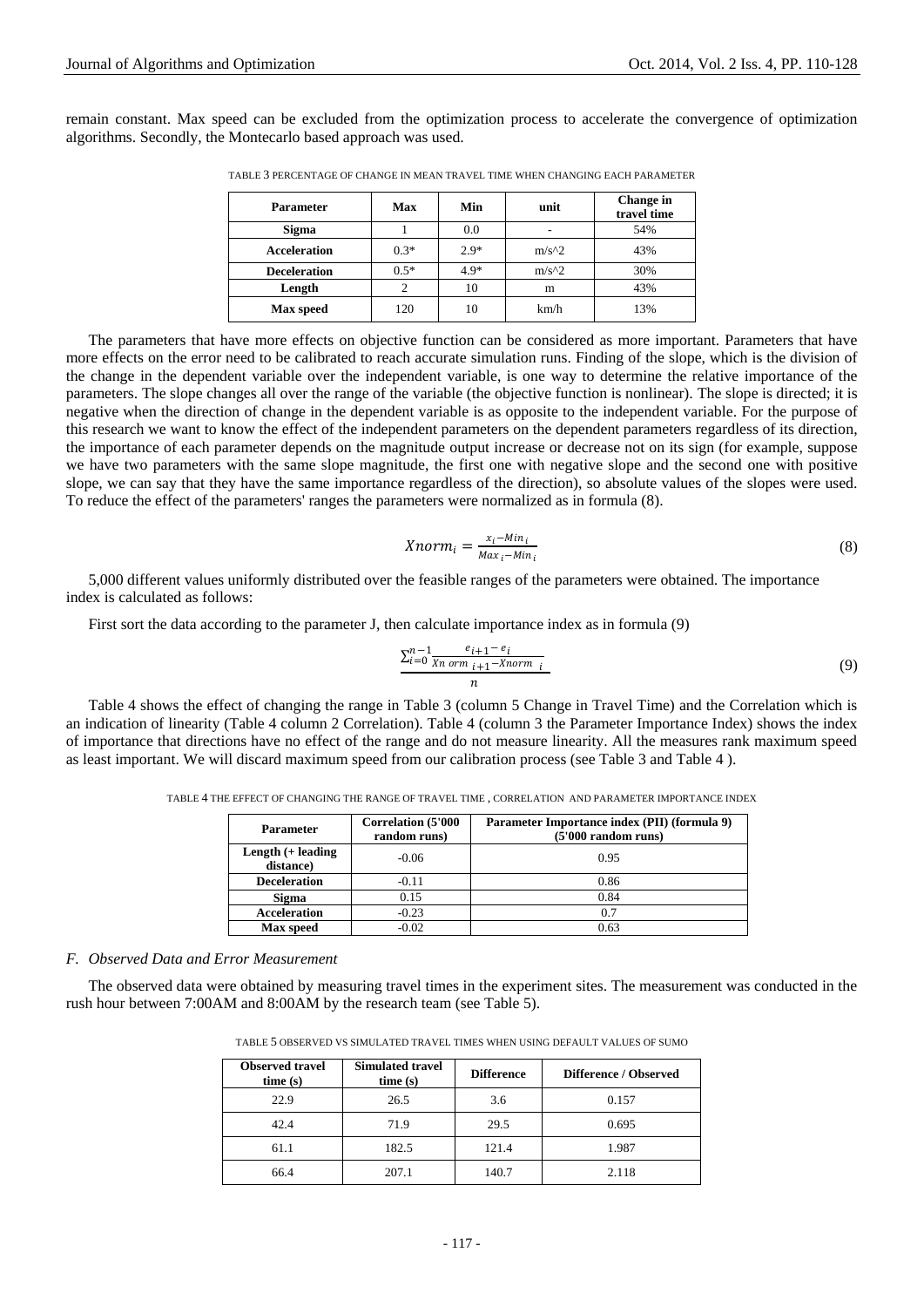| 118.3 | 162.8 | 44.5  | 0.376 |
|-------|-------|-------|-------|
| 93.3  | 179.3 | 86.0  | 0.922 |
| 206.7 | 258.2 | 51.5  | 0.249 |
| 191.6 | 522.9 | 331.3 | 1.729 |
| 380   | 389.8 | 9.8   | 0.026 |
| 74.1  | 210.0 | 135.9 | 1.834 |
| 227   | 445.4 | 218.4 | 0.962 |
| 148.9 | 255.0 | 106.1 | 0.713 |
| 227.5 | 175.0 | 52.5  | 0.231 |
| 26    | 54.0  | 28.0  | 1.077 |
| 62.9  | 90.5  | 27.6  | 0.438 |
| 111.7 | 198.0 | 86.3  | 0.773 |
| 154   | 365.8 | 211.8 | 1.375 |
| 222.2 | 555.3 | 333.1 | 1.499 |
| 122.2 | 354.4 | 232.2 | 1.900 |
| 245.4 | 410.7 | 165.3 | 0.673 |
| 209.6 | 507.0 | 297.4 | 1.419 |
| 337.8 | 308.5 | 29.3  | 0.087 |
| 352.9 | 632.3 | 279.4 | 0.792 |
| 437   | 509.0 | 72.0  | 0.165 |
| 191.5 | 147.3 | 44.2  | 0.231 |
| 805   | 507.0 | 298.0 | 0.370 |
| 624   | 502.0 | 122.0 | 0.196 |
| 79.9  | 59.0  | 20.9  | 0.262 |
| 869   | 788.0 | 81.0  | 0.093 |
| 22    | 25.6  | 3.6   | 0.166 |
| 221.4 | 428.6 | 207.2 | 0.936 |
|       |       |       |       |

In table 5 each row represents the average travelling time from one source to one destination on the network. Observed values were obtained by measuring the travel time of some real vehicles travelling on the network.

Several cars travelled through the network from their sources to their destinations, measuring time while travelling. Cars flow data were counted at the test sites during the same rush hours, this was conducted daily for one week (see Table 6).

| <b>INTERSECTION NAME: Al- Saqeiah Street With Omar Almokhtar Street</b> |                    |    |    |                   |  |
|-------------------------------------------------------------------------|--------------------|----|----|-------------------|--|
|                                                                         | <b>South Bound</b> |    |    | <b>East Bound</b> |  |
| Time (AM)                                                               | TH                 |    | R  | TH                |  |
| $7:00 - 7:15$                                                           | 49                 | 18 | 6  | 367               |  |
| $7:15 - 7:30$                                                           | 104                | 23 | 15 | 475               |  |
| $7:30-7:45$                                                             | 125                | 30 | 33 | 438               |  |
| $7:45-8:00$                                                             | 119                | 21 | 29 | 500               |  |
| $8:00-8:15$                                                             | 133                | ۱7 | 22 | 379               |  |
| $8:15 - 8:30$                                                           | 93                 | 20 | 28 | 436               |  |
| $8:30-8:45$                                                             | 79                 | 22 | 31 | 372               |  |
| $8:45-9:00$                                                             |                    | 19 | 29 | 388               |  |

TABLE 6 SAMPLE OF OBSERVED CAR FLOW

The fitness of the parameters was measured by calculating the average error (*e*) between simulated and observed travel times of all possible trips in the network described above as in formula (10).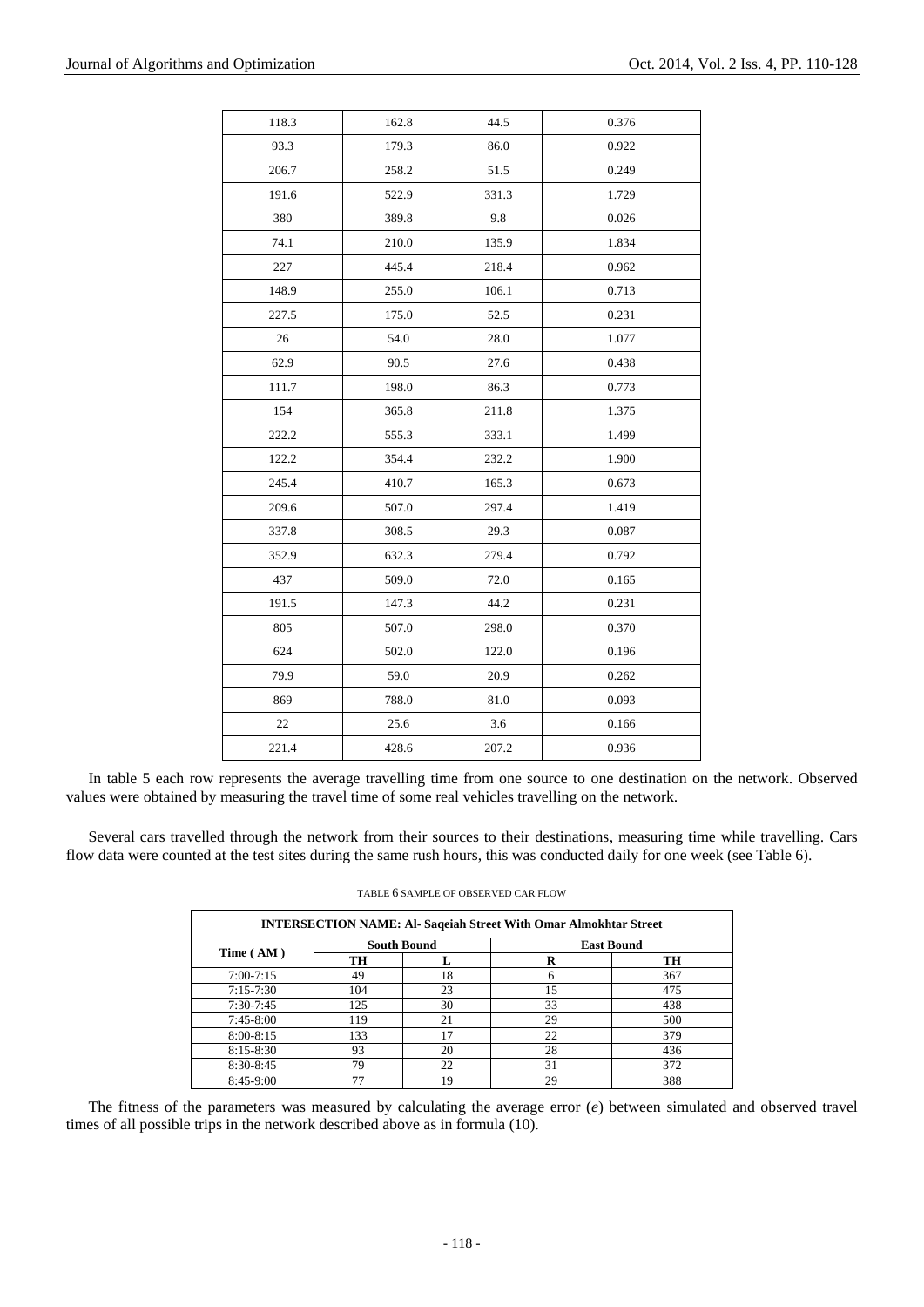$$
e = \frac{\sum_{i=1}^{n} \frac{|sim_i - observed_i|}{observed_i}}{n}
$$
 (10)

Where:

*sim* : simulated travel time

*observed*: observed travel time

*n*: number of observed and simulated trips

SUMO is provided with default parameters. Usually engineers use for their simulations to start with. Four model parameters in the SUMO were used: Deceleration, Acceleration, Sigma (driver imperfection) and Car length with leading distance, their default values  $0.8 \text{ m/s}^2$ ,  $4.5 \text{ m/s}^2$ ,  $0.5$  and 5m respectively. The error equals to 35% when default values for vehicle type were used. The four parameters were calibrated. The calibration yields the following values: Deceleration 4.11  $\text{m/s}^2$ , Acceleration 1.33 m/s<sup>2</sup>, sigma 0.59 and Car length 4.27m with error equals to 7%. This result reflects the real cases under study and could be further interpreted by specialized transportation engineering studies.

## IV. EXPERIMENTAL RESULTS AND DISCUSSION

GA, TS, PS and SPSA were implemented using Python programming language. Fitness function was calculated after running the simulator, which is implemented in C programming language. Different outputs can be obtained after running the algorithms, which in turns running the simulator. Travel times were taken to calculate the error described above. The used optimization techniques treating the fitness function as a black-box with parameters in the real domain and output in the same domain, taking into consideration minimum and maximum feasible values of each parameter.

To speed up the running time the master slave parallel computing paradigm was used. Where the master implements the optimization algorithm and slaves implements the fitness function. We used Parallel Python (PP) library to manage the parallel processes. This worked well and have reserved a lot of time, except for SPSA.

#### *A. Tuning optimization techniques*

Each optimization technique has its own parameters that affect its convergence to optimal solutions, and how to avoid local optima. The performance of each optimization technique depends on these parameters. To have a faire comparison, there is a need to find the values of the parameters that make the technique perform well.

All used algorithms have stochastic aspects. Therefore, the experiments were repeated 10 times, then the average of repetitions was used for comparison purposes. Fitness function consists of a simulation run, which is time consuming. The total number of fitness function evaluations was kept to be 1000.

## *1) Tuning GA:*

Mutation, crossover and selection are three main components of any GA algorithms. Crossover combines solutions to create new ones. Mutation introduces new solution randomly; it is the source of perturbation. Selections eliminate bad solutions in favor of better ones, it makes pressure on solutions to force it to evolve to better solutions. High mutation rates make the algorithm behaves like random search. Low mutation rates make the algorithm behave more like local optimization technique. Likewise, very restrict selection (selection that picks only the best solutions in each iteration) also makes the algorithm behave more like local optimization technique. A combination of these operators and parameters determines the behavior of the algorithm. A proper combination that explores solution space and finds good optima is required.

Literature, for example [37] uses low mutation probabilities. The result of tuning mutation probability of GA1 that uses one-point classical crossover is shown in Table 7.

| <b>Mutation</b><br>probability | Average<br>fitness | <b>Minimum</b> | <b>Maximum</b> | $%$ of min max<br>difference |
|--------------------------------|--------------------|----------------|----------------|------------------------------|
| $0.4 \rightarrow 0.05$         | 0.088              | 0.74           | 0.11           | 20%                          |
| $0.5 \rightarrow 0.0625$       | 0.086              | 0.079          | 0.10           | 21%                          |
| $0.6 \rightarrow 0.075$        | 0.087              | 0.076          | 0.096          | 25%                          |
| $0.7 \rightarrow 0.0875$       | 0.087              | 0.081          | 0.093          | 13%                          |

TABLE 7 GENETIC ALGORITHM 1 (GA1) PERFORMANCE CHANGING MUTATION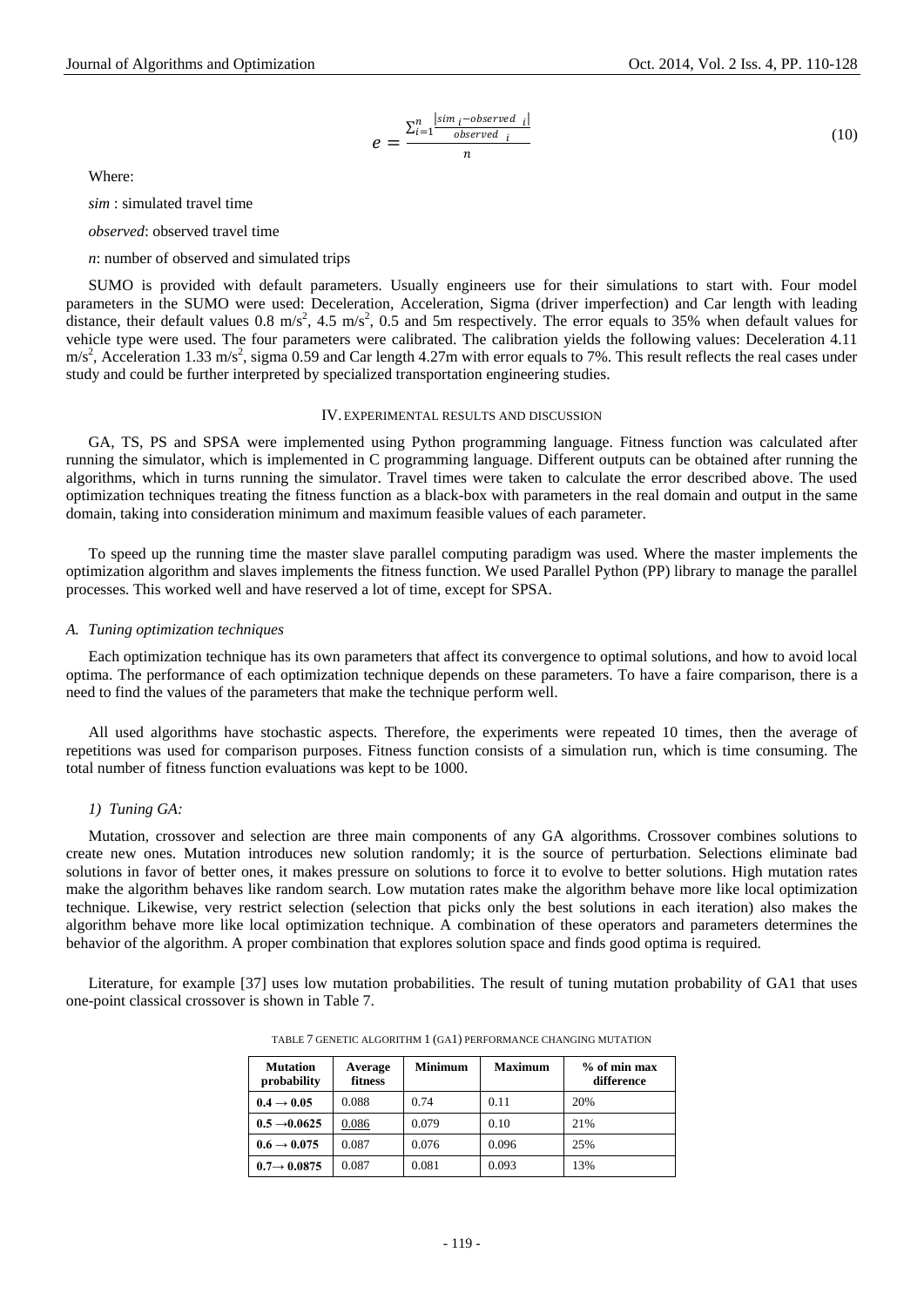Table 7 shows the effect of changing mutation probability on the convergence of the algorithm after 50 iterations or 1250 loss function evaluations. Dramatic difference can't be seen between these values, but the optimal value seems to occur when a mutation probability is 50% for each individual (the probability that a solution is changed by changing one parameter in its vector) that is equivalent to 6.25% for each parameter.

Table 8 shows the effect of changing mutation when average crossover was used. Good mutation probabilities are different from what was in GA1. Mutation introduces new solution and at the same time average crossover also introduces new values for the parameters. This may explain why less mutation probability was needed when using average crossover. GA2 (using average crossover) shows better convergence values than in GA1, which implies that average crossover has better performance than classical crossover (see Table 7 and Table 8).

| <b>Mutation</b><br>probability | <b>Average fitness</b> | <b>Minimum</b> | Maximum |
|--------------------------------|------------------------|----------------|---------|
| $0.1 \rightarrow 0.0125$       | 0.88                   | 0.071          | 0.098   |
| $0.2 \rightarrow 0.025$        | 0.090                  | 0.071          | 0.105   |
| $0.3 \rightarrow 0.0375$       | 0.083                  | 0.074          | 0.088   |
| $0.4 \rightarrow 0.05$         | 0.85                   | 0.070          | 0.099   |

TABLE 8 GENETIC ALGORITHM 2 (GA2) PERFORMANCE CHANGING MUTATION

#### *2) Tuning Tabu:*

In each iteration Tabu technique searches the neighborhood of a solution and chooses the best solution to be the next candidate point. Two mechanisms prevent TS from being trapped in local optima, long term and short term memory. Long term memory is simply keeping track of all solutions used during the iterations, therefore no parameter is needed to control the memory. Our implementation of the short memory has two parameters tau for the move and cTau for the contra-move that needs to be calibrated, as described above. We have two implementations to neighborhood selection one deterministic and the other is stochastic as described above. The results of tuning these algorithms are summarized in Tables 9 and 10.

TABLE 9 PERFORMANCE OF DETERMINISTIC TABU SEARCH CHANGING TAU AND CTAU

| Tau  | υ     |       |       |
|------|-------|-------|-------|
|      |       |       |       |
| cTau |       |       |       |
|      | 0.094 | 0.089 | 0.093 |
|      | 0.082 | 0.079 | 0.092 |
|      | 0.091 | 0.084 | 0.086 |

TABLE 10 PERFORMANCE OF STOCHASTIC TABU SEARCH CHANGING TAU AND CTAU

| Tau  | v     |       |       |
|------|-------|-------|-------|
|      |       |       |       |
| cTau |       |       |       |
|      | 0.088 | 0.095 | 0.089 |
|      | 0.088 | 0.083 | 0.086 |
|      | 0.089 | 0.083 | 0.088 |

Table 9 shows tuning deterministic one, best results were obtained when tau=1 and cTau=1 as expected from the literature. Again best results are when tau=1 and cTau=1 or 2. The results are similar to the theory mentioned above that says no more than the half of moves are marked as tabu. It is clear that deterministic TS is better than the stochastic implementation (see Table 9 and Table 10).

## *3) Tuning PS:*

PS has 3 main parameters that need to be determined namely (*w, cg, cp*) all of them are real numbers. *w* represents the inertia, *cg* represents the contribution of global best individual, *cp* represents a local best solution contribution. One of the attempts to determine the optimal values for these three parameters is stated in [30]. The paper describes a process of finding optimal values for algorithm parameters (*w, cp, cg*). It uses a benchmark of multimodal functions and uses an optimization technique to find PS optimal parameters. The result of using these values is shown in the first row in Table 11. Using recommended parameters from [30] did not perform as expected. Using different values gave us better solutions as shown in Table 12 and Table 13. The parameters' values that gave better solutions was ( $w=0.5$  cp=1.0 cg=0.5) that means an emphasis on locally found solutions more than global leader will give good results (see Tables 11, 12 and 13).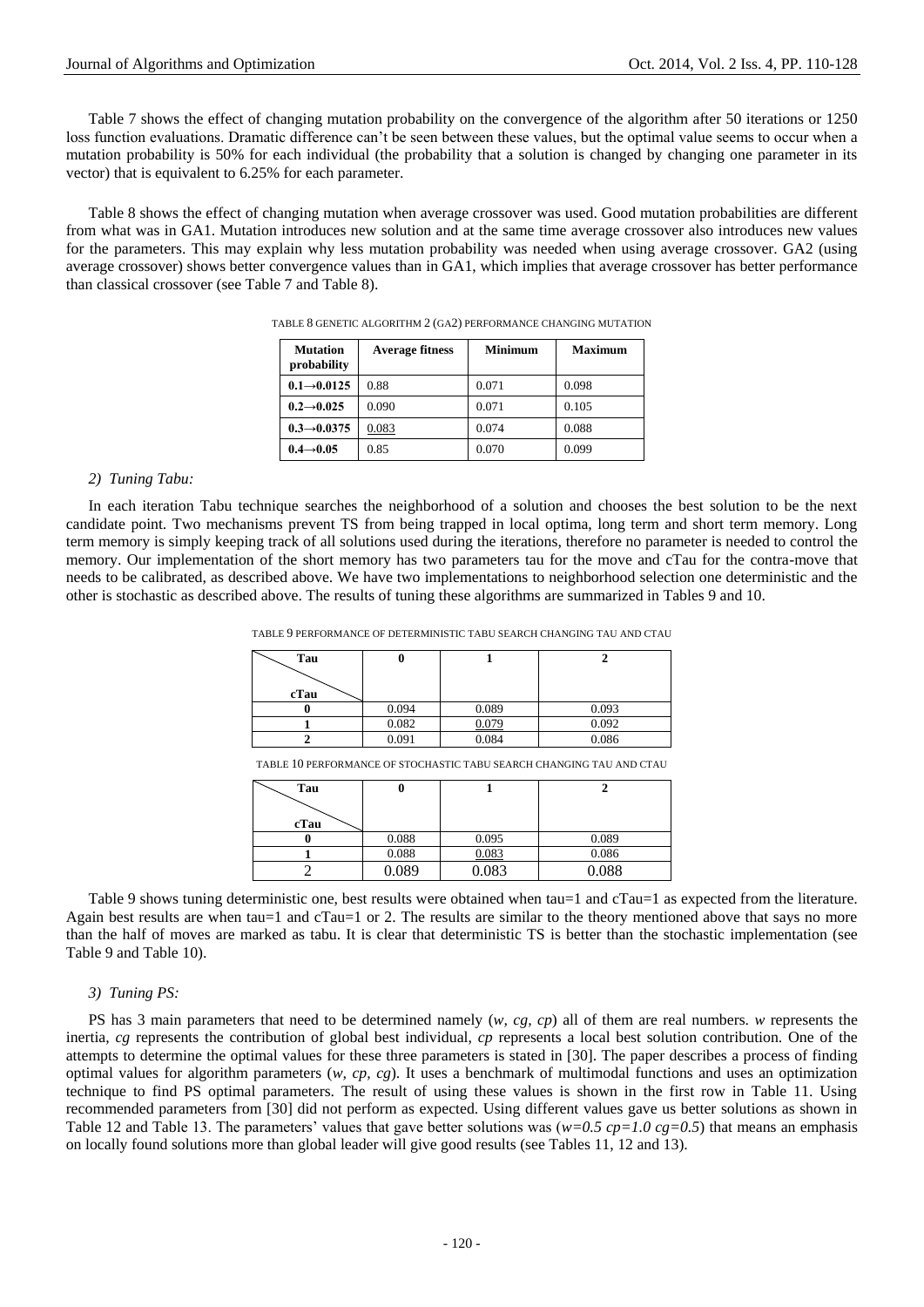TABLE 11 PS PERFORMANCE USING VALUES RECOMMENDED BY LETRETURE

| <b>Algorithm parameters</b>       | Average<br>fitness | <b>Minimum</b> | <b>Maximum</b> |
|-----------------------------------|--------------------|----------------|----------------|
| $W = -0.1832$ cp=0.5287 cg=3.1913 | 0.085              | 0.074          | 0.098          |

| C.0 + 1111 P.O. C. CO AND LEAD ONWARTED CHARGERY OF LOW MADE. I |       |       |       |       |       |       |       |
|-----------------------------------------------------------------|-------|-------|-------|-------|-------|-------|-------|
| cg-                                                             | 0.25  | 0.5   | 1.0   | 2.0   | 3.0   | 4.0   | 5.0   |
| cр                                                              |       |       |       |       |       |       |       |
| 0.5                                                             | 0.081 | 0.085 | 0.083 | 0.080 | 0.085 | 0.091 | 0.097 |
| 1.0                                                             | 0.086 | 0.076 | 0.086 | 0.087 | 0.093 | 0.096 | 0.103 |
| 2.0                                                             | 0.092 | 0.081 | 0.079 | 0.082 | 0.091 | 0.100 | 0.100 |
| 3.0                                                             | 0.083 | 0.088 | 0.083 | 0.090 | 0.090 | 0.101 | 0.102 |

TABLE 12 TABU PERFORMANCE CHANGING CP,CG WITH W=0.5

TABLE 13 TABU PERFORMANCE CHANGING CP,CG WITH W=0.25

| $\mathbf{C}$ | 0.25  | 0.5   | 1.0   |
|--------------|-------|-------|-------|
| cp           |       |       |       |
| 1.0          | 0.084 | 0.087 | 0.089 |
| 2.0          | 0.089 | 0.078 | 0.082 |
| 3.0          | 0.084 | 0.077 | 0.084 |
| 4.0          | 0.086 | 0.080 | 0.083 |
| 5.0          | 0.085 | 0.087 | 0.085 |

#### *4) Tuning SPSA:*

As mentioned in [39] SPSA is like other stochastic optimization algorithms which has some parameters that need to be tuned for each specific problem. There are no one-fit-all values for these parameters. The main part that influences the algorithm convergence is the two sequences

$$
a_k = a/(A + k + 1)^{\alpha} \tag{11}
$$

$$
c_k = c/(k+1)^{\gamma} \tag{12}
$$

These sequences are controlled by parameters (*a , α*) and (*c, γ*). (*a*) and (*c*) are the step sizes that influence the changes in the solution and the gradient. While (*α, γ*) influence the speed of change in the sequences. The literature recommends to start with,  $\alpha = 0.601$  and  $\gamma = 0.101$ . We started by some preliminary tuning process, we chose *a* to be 1 and A =0 and *c* is 0.4 from the valid range of the parameter. Table 14 shows the process of fine tuning  $(\alpha, \gamma)$ .

| $\alpha$ (right) | 0.401 | 0.501 | 0.601 | 0.701 |
|------------------|-------|-------|-------|-------|
|                  |       |       |       |       |
| $\gamma$ (down)  |       |       |       |       |
| 0.1              | 0.103 | 0.091 | 0.090 | 0.096 |
| 0.2              | 0.093 | 0.088 | 0.085 | 0.084 |
| 0.3              | 0.081 | 0.082 | 0.086 | 0.095 |
| 0.4              | 0.075 | 0.073 | 0.083 | 0.078 |
| 0.5              | 0.075 | 0.079 | 0.079 | 0.078 |
| 0.6              | 0.081 | 0.080 | 0.089 | 0.091 |

TABLE 14 SPSA PERFORMANCE CHANGING ALPHA AND GAMA

#### *B. Comparing Optimization Techniques on Site 1*

Fig. 4 summarizes the results of our experiment. Each line represents the average of ten runs of optimization algorithms. The y-axis represents the error (*e*) and the x-axis represents the number of executions of the fitness function. To be able to fairly compare algorithms, x-axis does not represent the number of iterations because each algorithm consumes a different number of fitness function executions in each iteration (GA1 uses 25, PS uses 47 and TS uses 8, SPSA uses 3). Fig. 4 shows the convergence of optimization algorithms, the vertical axis represents error and the horizontal axis represents the number of loss function evaluations. In terms of error reduction SPSA outperforms other algorithms within the number of loss function evaluations. SPSA is efficient and smart in using loss function values. Optimization algorithms can be ordered according to convergence velocity (by velocity, we mean error over number of loss function executions) from faster to slower as follows (see Table 15): SPSA, TS, PS and GA. Compared this order with the number of loss function values used in each iteration (SPSA 3, TS 8, GA1 25 and PS 47), it is seen that they are in the same order, except for the GA and PS. This is the same as comparing the number of iterations. Therefore, the more iterations used, the better solutions there would be. SPSA uses the biggest number of iterations, followed by TS, GA and PS. From this analysis, a conclusion can be drawn that our implementation of PS is better than our implementation of GA.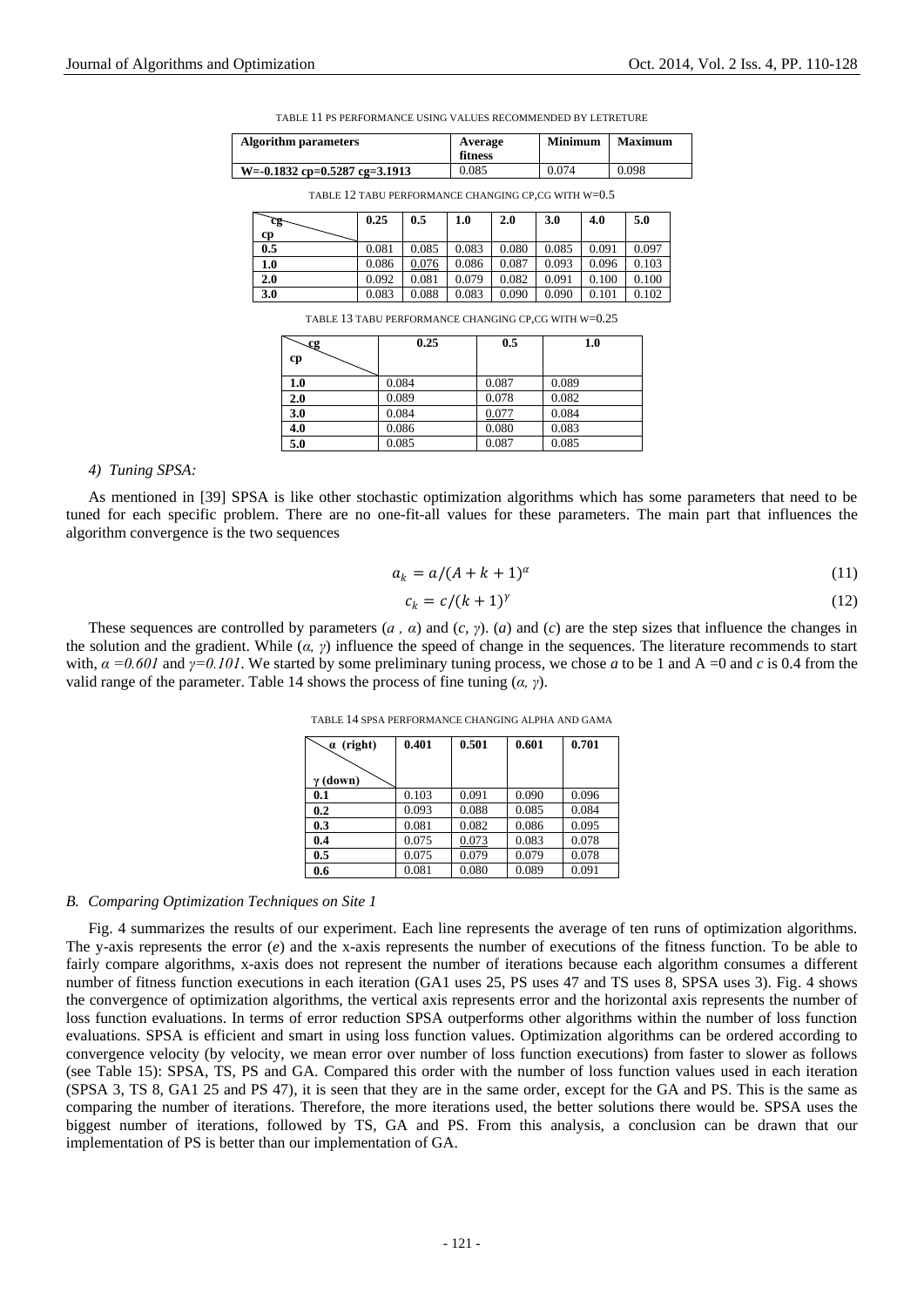

Fig. 4 Algorithms Performance Comparison Test Site 1

| <b>Algorithm</b>          | <b>Average fitness</b> | <b>Number of Fitness function executions</b> |
|---------------------------|------------------------|----------------------------------------------|
| GA1                       | 0.087                  | 1250                                         |
| GA2                       | 0.090                  | 1250                                         |
| PS                        | 0.076                  | 1034                                         |
| <b>Dts</b>                | 0.079                  | 1000                                         |
| sTS                       | 0.083                  | 1000                                         |
| <b>SPSA</b>               | 0.073                  | 1000                                         |
| NM(Globalized)            | 0.104                  | 1240                                         |
| <b>COBYLA(Globalized)</b> | 0.104                  | 1220                                         |

TABLE 15 ALGORITHM PERFORMANCE COMPARISON TEST SITE 1

One of the main advantages of TS over other optimization techniques studied in this research is the low number of parameters that need to be tuned. GA is sensitive to mutation and crossover probabilities, generation size and type of the operations (mutation and crossover). PS is very sensitive to its three parameters (*w, cp, gc*), while TS has only one parameter (*τ*). This advantage is especially important when having a computationally heavy fitness function that consumes a great amount of time and computational power that makes the task of tuning optimization technique a time consuming task.

#### *C. The Results Using Site 2*

The experiment of using the optimization techniques of the calibration of simulation model SUMO has been conducted again on test site 2. Table 16 shows the effect of mutation on the result of optimization using GA1. The behavior of the algorithm of test site 2 is like the behavior of the algorithm in site 1 see Table 7. A dramatic difference can't be seen between the results of a mutation probability of 0.6 and 0.5, they are almost the same. From this a conclusion can be drawn that GA1 behaves almost the same in both experiments despite the change of the test sites.

| <b>Mutation</b><br>probability | <b>Average fitness</b> | <b>Minimum</b> | <b>Maximum</b> |
|--------------------------------|------------------------|----------------|----------------|
| 0.4                            | 0.161                  | 0.132          | 0.186          |
| $0.5\,$                        | 0.167                  | 0.156          | 0.178          |
| 0.6                            | 0.154                  | .130           | 0.175          |
| 0.7                            | 0.162                  | 0.144          | 0.184          |

TABLE 16 GENETIC ALGORITHM 1 (GA1) PERFORMANCE CHANGING MUTATION ON TEST SITE 2

Table 17 shows the effect of mutation probability on GA2 results. Even the results of site 2 are similar to the results of site1, slight shift can be seen towards more mutation probability in site 2 than in site 1. This can give an indication that site 2 needs more diversity in each generation to reach good results. Therefore, the complexity of site 2 traffic network affects the complexity of response surface of the optimized function and makes it more complex. This complexity puts more pressure on the optimization technique. Functions with smoother surfaces can be optimized easily by traditional and greedy algorithms, but real life problems are so complex that need more sophisticated techniques.

| TABLE 17 GENETIC ALGORITHM 2 (GA2) PERFORMANCE CHANGING MUTATION ON TEST SITE 2 |  |
|---------------------------------------------------------------------------------|--|
|---------------------------------------------------------------------------------|--|

| <b>Mutation</b><br>probability | <b>Average fitness</b> | <b>Minimum</b> | <b>Maximum</b> |
|--------------------------------|------------------------|----------------|----------------|
|                                |                        | 0.130          | 0.174          |
| 0.3                            | 0.149                  |                |                |
| 0.4                            | 0.146                  | 0.118          | 0.168          |
| 0.5                            | 0.146                  | 0.103          | 0.184          |
| 0.6                            | 0.155                  | 0.135          | 0.181          |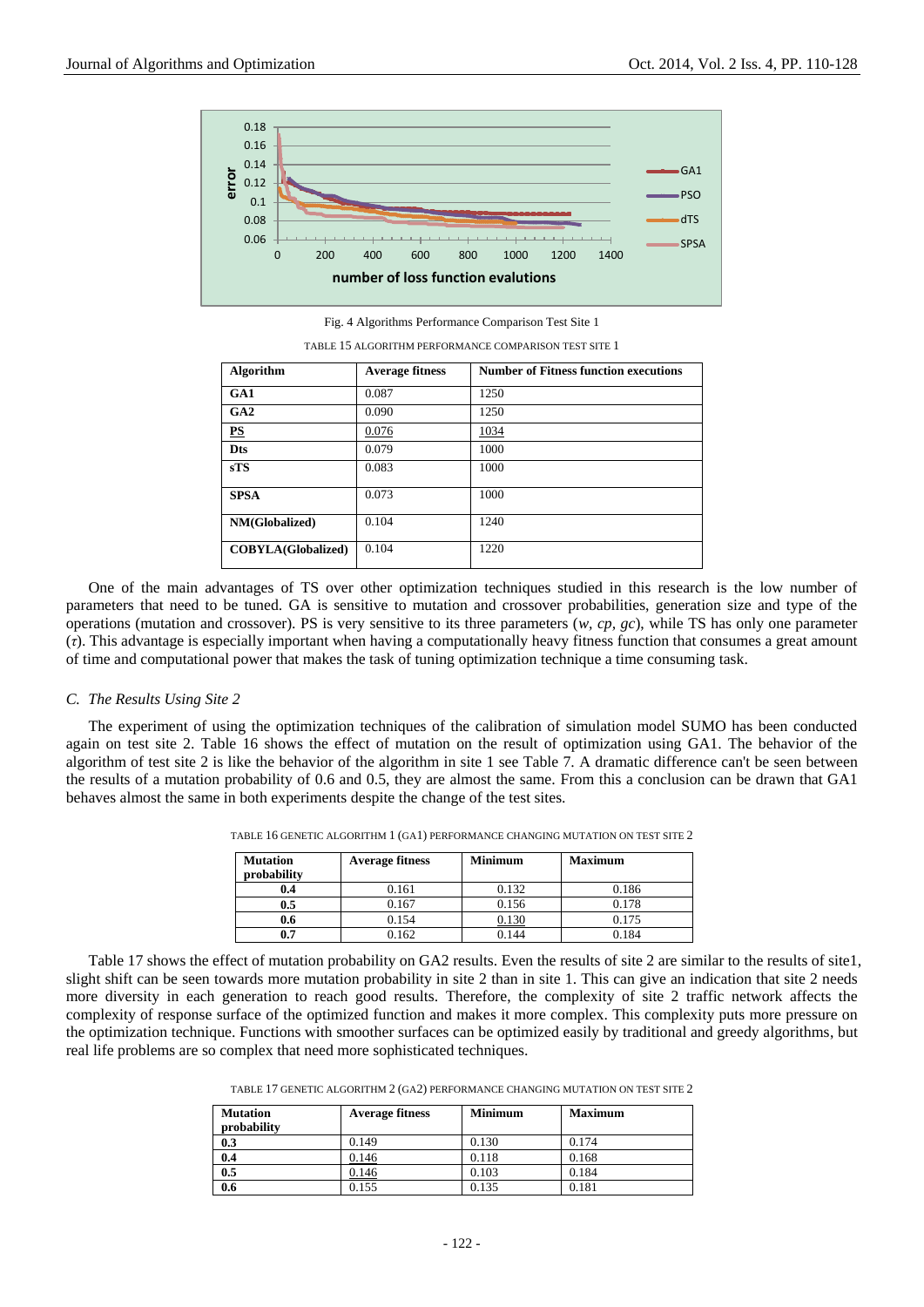Table 18 shows the effect of changing short memory parameters on the deterministic Tabu search. Tau equals to two moves showed clear better results than tau equals to one. Once again the result was expected. The same observation that has been mentioned above while discussing GA1 and GA2 also can be derived from Tabu search. Because test site 2 is more complex than test site1, algorithms need to explore more space and to avoid more local minima to reach good results. Algorithms that do not have strong mechanisms to avoid local minima are not practical in real problems.

| Tau<br>cTau | v     |       | ∸     |
|-------------|-------|-------|-------|
|             | 0.169 | 0.162 | 0.176 |
|             | 0.170 | 0.166 | 0.157 |
|             | 0.166 | 0.168 | 0.161 |

TABLE 18 PERFORMANCE OF DETERMINISTIC TABU SEARCH CHANGING TAU AND CTAU ON TEST SITE

Table 19 shows the effect of Tau on stochastic Tabu search. From Table 19, it can be seen opposite results compared with deterministic Tabu search (Table 18). It seems that what drives the algorithm to explore the search space and to avoid local minima is the stochastic nature of its move. In stochastic Tabu search memory, has miner effect on the algorithm. When using deterministic move, memory forces the algorithm to avoid repeating the search in the same region of the search space, but when using stochastic move the random nature of the move explores new solution randomly. This can be seen from Tables 9, 10, 18, 19 that stochastic Tabu search performs better than deterministic version in more complex site. Again the same conclusion can be driven as in GA algorithms, which is that complex site 2 needs more randomness than site 1.

| TABLE 19 PERFORMANCE OF STOCHASTIC TABU SEARCH CHANGING TAU AND CTAU ON TEST SITE 2 |  |  |
|-------------------------------------------------------------------------------------|--|--|
|                                                                                     |  |  |

| Tau  | v     |       |       |
|------|-------|-------|-------|
| cTau |       |       |       |
|      | 0.162 | 0.170 | 0.162 |
|      | 0.153 | 0.163 | 0.167 |
|      | 0.158 | 0.159 | 0.154 |

Table 20 shows the results of SPSA changing its parameters. It did not perform well in optimizing the error on test site 2, compared to other optimization algorithms used in this study.

| $\alpha$ (right) | 0.301 | 0.401 | 0.501 | 0.601 |
|------------------|-------|-------|-------|-------|
| $\gamma$ (down)  |       |       |       |       |
| 0.3              | 0.169 | 0.175 | 0.172 | 0.186 |
| 0.4              | 0.165 | 0.164 | 0.167 | 0.178 |
| 0.5              | 0.164 | 0.165 | 0.164 | 0.173 |
| 0.6              | 0.164 | 0.165 | 0.170 | 0.172 |

TABLE 20 SPSA PERFORMANCE CHANGING ALPHA AND GAMA ON TEST SITE 2

Table 21 shows the performance of PS using values recommended by literature. Once again, it did not perform well as in the experiments conducted for test site 1.

TABLE 21 PS PERFORMANCE USING VALUES RECOMMENDED BY THE LITERATURE ON TEST SITE 2

| <b>Algorithm parameters</b>     | Average<br>fitness | <b>Minimum</b> | <b>Maximum</b> |
|---------------------------------|--------------------|----------------|----------------|
| $W=-0.1832$ cp=0.5287 cg=3.1913 | 0.160              | 0.147          | 0.172          |

Table 22 shows the effect of changing *cp* and *cg* on PS while *w* equals to 0.5. The best result was obtained when *cg* equals to 1 and *cp* equals to 2. The same conclusion as in site 1 can be derived in site 2 using PS. Emphasis on locally found solutions more than global leader, will give good results. The ratio between *cp* and *cg* remains the same, but the magnitude of both is doubled. Once again the same observation as with other algorithms can be seen with PS. The complex test site 2 needs more exploration forces than site 1. Exploration forces are expressed by accelerating particles more to make them explore more spaces and avoid local minima.

TABLE 22 PS PERFORMANCE CHANGING *CP,CG* WITH *W* =0.5 ON TEST SITE 2

| Сg<br>Cр | 0.5   | 1.0   | 1.5   | 2.0   |
|----------|-------|-------|-------|-------|
| 0.5      | 0.161 | 0.158 | 0.161 | 0.159 |
| 1.0      | 0.152 | 0.146 | 0.152 | 0.155 |
| 1.J      | 0.155 | 0.156 | 0.148 | 0.151 |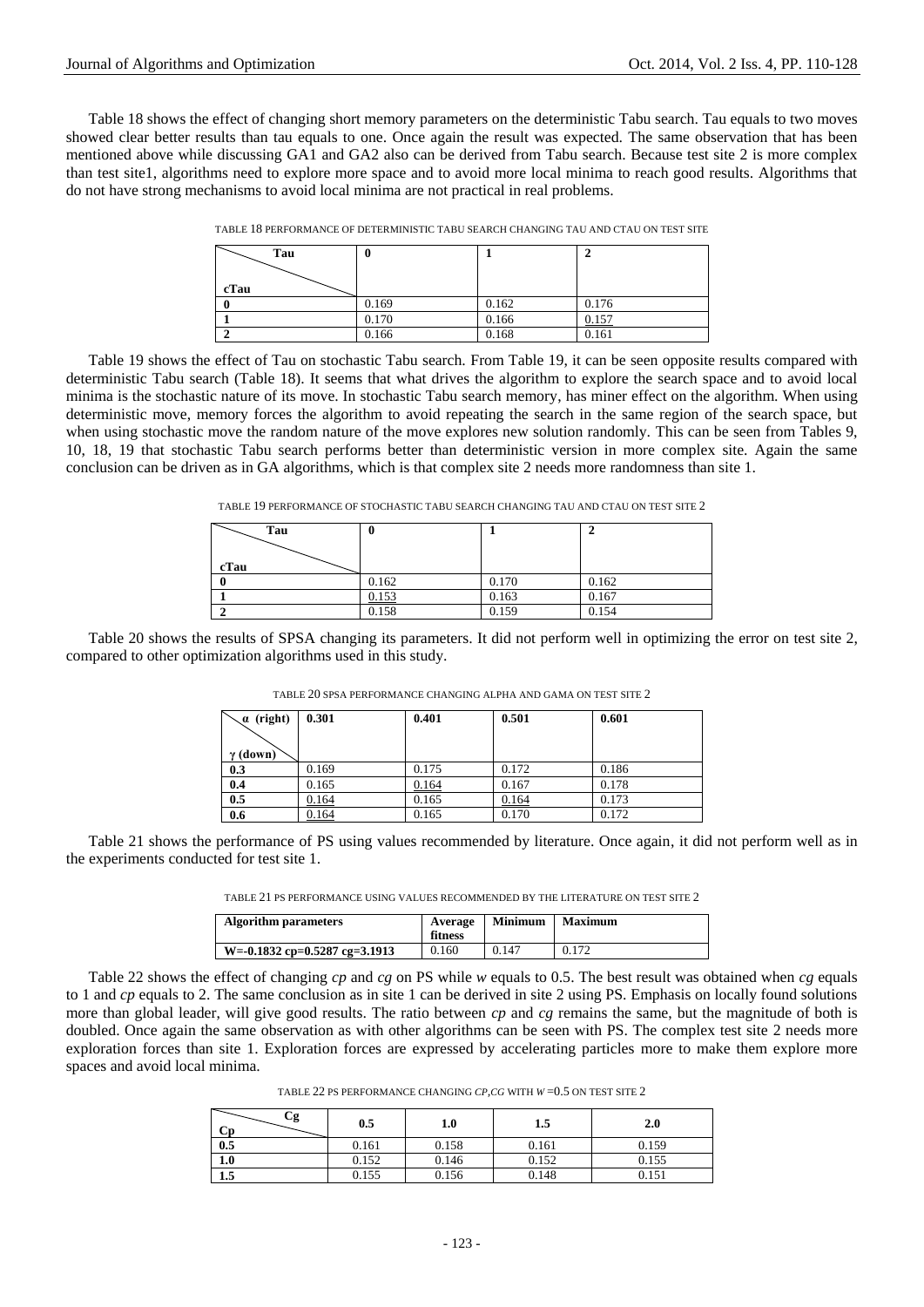| 2.0           | 0.144    | 0.140    | 1 <sup>c</sup><br><u></u> | 1/1<br>0.161 |
|---------------|----------|----------|---------------------------|--------------|
| $\sim$ $\sim$ | $15-1$   | 152      | U. 1 20                   | 1.50         |
| 4.5           | v. 1 J 1 | v. 1 J J |                           | 0.1J         |

Table 23 shows that PS is the best algorithm to tackle this particular problem. The next one was GA2. GA1, sTS and dTS have similar results with some difference and SPSA was the worst excluding classical approaches (NM and COBYLA).

| <b>Algorithm</b>          | <b>Average fitness</b> | <b>Number of Fitness function</b><br>executions |  |  |
|---------------------------|------------------------|-------------------------------------------------|--|--|
| GA1                       | 0.154                  | 1250                                            |  |  |
| GA2                       | 0.146                  | 1250                                            |  |  |
| PS                        | 0.140                  | 1034                                            |  |  |
| dTS                       | 0.157                  | 1000                                            |  |  |
| <b>sTS</b>                | 0.154                  | 1000                                            |  |  |
| <b>SPSA</b>               | 0.164                  | 1000                                            |  |  |
| NM(Globalized)            | 0.187                  | 1239                                            |  |  |
| <b>COBYLA(Globalized)</b> | 0.172                  | 1297                                            |  |  |

TABLE 23 ALGORITHM PERFORMANCE COMPARISON ON TEST SITE 2

Table 24 shows the final comparison of the performance of all used algorithms in both test sites. First clear conclusion is that classical approaches are not to be used in such problems. The other conclusion is that PS is a promising technique for complex problems; it performed better on the site 1 and was the best on site 2 and it can be easily parallelized. SPSA was very good in site 1 but it did not scale at the same rate as other algorithms on site 2. Still GA algorithm performs well and scales well toward more complex problems.

| Algorithm                 | Average<br>fitness<br>Site 1 | Average<br>fitness<br>Site 2 | Number of<br><b>Fitness function</b><br>executions |
|---------------------------|------------------------------|------------------------------|----------------------------------------------------|
| GAI                       | 0.087                        | 0.154                        | 1250                                               |
| GA2                       | 0.090                        | 0.146                        | 1250                                               |
| $_{\rm PS}$               | 0.076                        | 0.140                        | 1034                                               |
| dTS                       | 0.079                        | 0.157                        | 1000                                               |
| <b>sTS</b>                | 0.083                        | 0.154                        | 1000                                               |
| <b>SPSA</b>               | 0.073                        | 0.164                        | 1000                                               |
| NM(Globalized)            | 0.104                        | 0.187                        | 1239                                               |
| <b>COBYLA(Globalized)</b> | 0.104                        | 0.172                        | 1297                                               |

TABLE 24 ALGORITHM PERFORMANCE SUMMARY ON TEST SITE 1 AND TEST SITE 2

#### V. CONCLUSION AND FURTHER WORK

Four instances of global optimization techniques, namely GA, TS, PS and SPSA were used to calibrate microscopic traffic simulator in two real case studies (Test site 1 and Test site 2). The result shows that classical approaches are not recommended in calibrating traffic simulation models. Particle Swarm optimization technique (PS) is a promising technique for calibrating microscopic traffic simulation models and it can be easily parallelized. Simultaneous Perturbation for Stochastic Approximation algorithm (SPSA) was inconsistent on both sites. Therefore, it did not scale at the same rate as other algorithms on site 2. Genetic Algorithm (GA) performs and scales well toward more complex problems. The literature heavily depends on GA algorithms. This work shows that there are other algorithms that can be used for calibration and could give better results.

Optimization techniques are sensitive to some internal parameters that affect convergence speed dramatically. These parameters need to be guessed and /or calibrated. This process is time and resource consuming. Tabu Search was found to have fewer parameters to be calibrated and was not sensitively affected by them.

Potential further work has been planned to explore the same set of algorithms in other types of problems and fitness functions to test the capability of generalizing this result. On the other hand, further researches have been planned to explore the potential uses of global optimization techniques in traffic simulation other than calibration. The use of optimization as a tool to automate traffic management planning and street design is an example.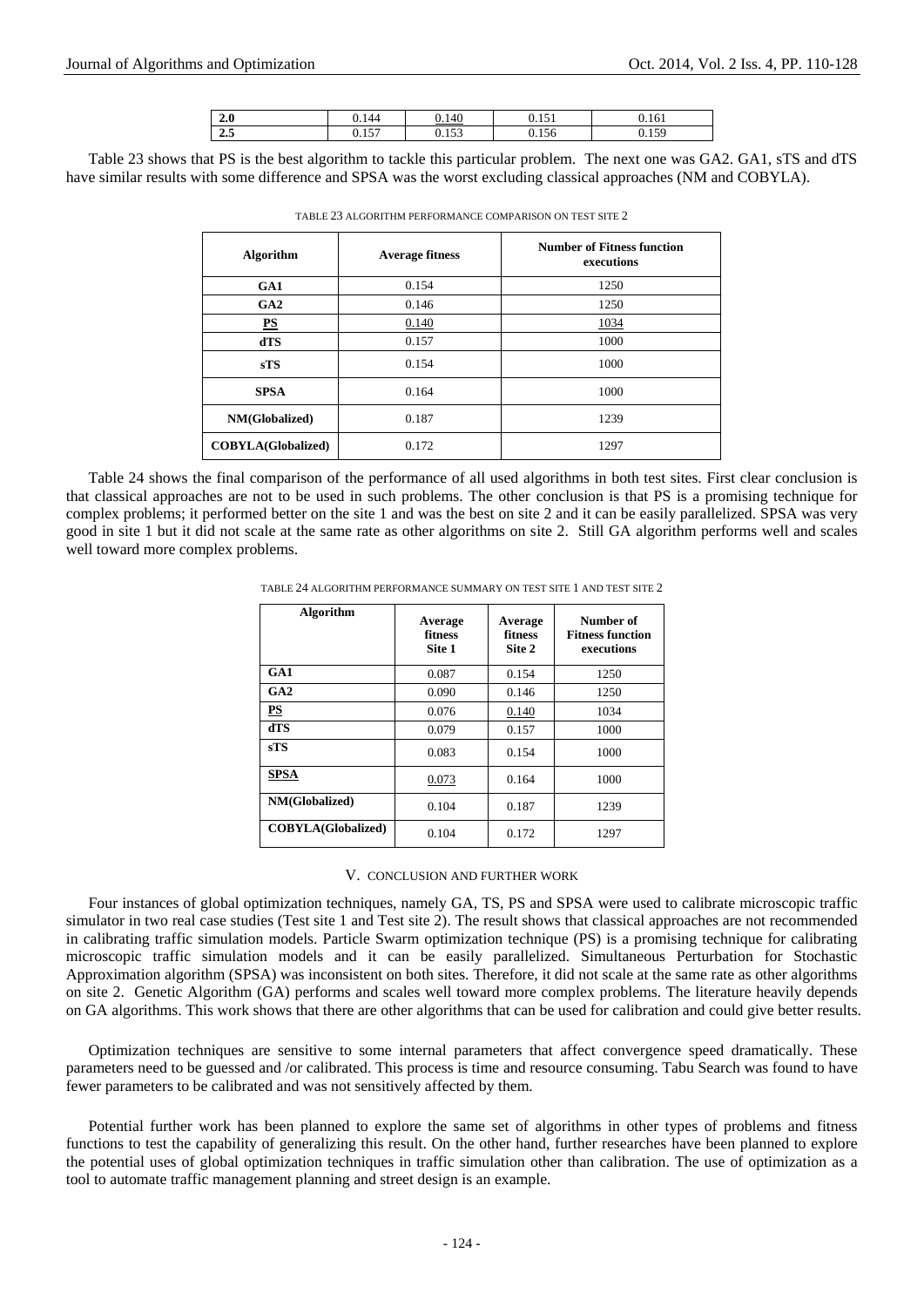#### **REFERENCES**

- [1] Kotusevski and K. A. Hawick, "A Review of Traffic Simulation Software" Technical Report CSTN-095 Computer Science, Institute of Information and Mathematical Sciences, Messay University, New Zealand, July 2009.
- [2] D. Chowdhury, L. Santen, and A. Schadschneider, "Statistical physics of vehicular traffic and some related systems", Physics Reports, vol. 329, iss. 4-6, May 2000, pp. 199-329, ISSN 0370-1573.
- [3] B. Park and H. Qi, "Development and Evaluation of a Procedure for the Calibration of Simulation Models", Transportation Research Record: Journal of Transportation Research Board, No. 1934, pp. 208-217, 2005.
- [4] B. Park and J. D. Schneeberger, "Microscopic Simulation Model Calibration and Validation: A Case Study of VISSIM for a Coordinated Actuated Signal System," In Transportation Research Record: Journal of the Transportation Research Board, no. 1856, Transportation Research Board of the National Academies, Washington, D.C., pp. 185-192, 2003.
- [5] M. Zhang, J. Ma, and H. Dong, "Developing Calibration Tools for Microscopic Traffic Simulation Final Report Part II: Calibration Framework and Calibration of Local/Global Driving Behavior and Departure/Route Choice Model Parameters", University of California, Davis, California PATH Research Report, UCB-ITS-PRR-2008-7, June 2008.
- [6] R. L. Cheu, X. Jin, K. C. Ng, Y. L. Ng, and D. Srinivasan, "Calibration of FRESIM for Singapore Expressway Using Genetic Algorithm", Journal of Transportation Engineering, vol. 124, no. 6, pp.526-535, 1998.
- [7] D. H. Lee, X. Yang, and P. Chandrasekar, "Parameter Calibration for PARAMICS Using Genetic Algorithm", Paper presented at the 80st Transportation Research Board Meeting, 2001.
- [8] K. O. Kim, L. R. R., "A genetic algorithm based approach to traffic microsimulation calibration using ITS data," 80th Transportation Research Board Annual Meeting, Washington D.C., Transportation Research Board, 2004.
- [9] M. Fellendorf and P. Vortisch, "Validation of the microscopic traffic flow model VISSIM in different real-world situations," 80th Transportation Research Board, Annual Meeting, Washington D.C., 2001.
- [10] M. Ben-Akiva, D. Darda, M. Jha, H. Koutsiapoulos, and T. Toledo, "Calibration of microscopic traffic simulation models with aggregate data," 83rd Transportation Research Board Annual Meeting, Washington D. C., 2004.
- [11] L. Ding, "Evaluation of ITS Technologies In South Jersey Priority Corridor Project", Master Thesis, Rutgers, The State University of New Jersey, 2003.
- [12] Y. Gardes, A. D May, J. Dahlgren, and A. Skabardonis, "Freeway Calibration and Application of the PARAMICS Model", Paper Presented at the 81st Transportation Research Board Meeting, 2002.
- [13] T. Ma and B. Abdulhai, "Genetic Algorithm-Based Optimization Approach and Generic Tool for Calibrating Traffic Microscopic Simulation Parameters," Transportation Research Record: Journal of Transportation Research Board, no.1800, pp. 6-15, 2002.
- [14] K. K. Kundé, "Calibration of Mesoscopic Traffic Simulation Models for Dynamic Traffic Assignment", Master Thesis, Massachusetts Institute of Technology, 2002.
- [15] K. O. Kim, and L. R. Rilett, "Simplex-based Calibration of Traffic Micro-Simulation Models with Intelligent Transportation Systems Data", Transportation Research Record: Journal of Transportation Research Board, no. 1855, pp. 80-89, 2003
- [16] G. G. Schultz and L. R Rilett., "Analysis of Distribution and Calibration of Car-Following Sensitivity Parameters in Microscopic Traffic Simulation Models", Transportation Research Record: Journal of Transportation Research Board, no. 1876, pp. 41-51, 2004.
- [17] M. Jha, G. Gopalan, A. Garms, B. P. Mahanti, T. Toledo, and M. E. Ben-Akiva, "Development and Calibration of a Large-Scale Microscopic Traffic Simulation Model", Transportation Research Record: Journal of Transportation Research Board, no. 1876, pp.121- 131, 2004.
- [18] R. Balakrishna, C. Antoniou, M. Ben-Akiva, H. N. Koutsopoulos, and Y. Wen, "Calibration of Microscopic Traffic Simulation Models: Methods and Application", Transportation Research Record: Journal of Transportation Research Board, no.1999, pp. 198-207, 2007.
- [19] T. Toledo, M. E. Ben-Akiva, D. Darda, M. Jha, and H. N. Koutsopoulos, "Calibration of Microscopic Traffic Simulation Models with Aggregate Data", Transportation Research Record: Journal of Transportation Research Board, no. 1876, pp. 10-19, 2004.
- [20] J. Hourdakis, P. G. Michalopoulos, and J. Kottommannil, "A Practical Procedure for Calibrating Microscopic Traffic Simulation Models", Transportation Research Record: Journal of Transportation Research Board, no. 1852, pp. 130-139, 2003.
- [21] J. Ma, H. Dong, and H. M. Zhang, "Calibration of Microsimulation with Heuristic Optimization Methods", Transportation Research Record: Journal of Transportation Research Board, no. 1999, pp. 208-217, 2007.
- [22] S. J. Kim, W. Kim, and L. Rilett, "Calibration of Microsimulation Models using Non-Parametric Statistical Techniques", Transportation Research Record: Journal of Transportation Research Board, no. 1935, pp. 111-119, 2005.
- [23] M. Mahut, M. Florian, N. Tremblay, M. Campbell, D. Patman, and Z. K. McDaniel, "Calibration and Application of a Simulation-Based Dynamic Traffic Assignment Model", Transportation Research Record: Journal of Transportation Research Board, no. 1876, pp. 101-111, 2004.
- [24] X. Qin and H. S. Mahmassani, "Adaptive Calibration of Dynamic Speed-Density Relations for Online Network Traffic Estimation and Prediction Applications", Transportation Research Record: Journal of Transportation Research Board, no. 1876, pp.82-89, 2004.
- [25] F. Cunto and F. F. Saccomanno, "Calibration and validation of simulated vehicle safety performance at signalized intersections," Accident Analysis and Prevention, vol. 40, pp. 1171-1179, 2008.
- [26] F. Herrera, M. Lozano, and A. M. Sánchez, "A taxonomy for the crossover operator for real-coded genetic algorithms: An experimental study", International Journal of Intelligent Systems, vol.18, issue 3, pp. 309-338, March 2003.
- [27] B. Abdalhaq, G. Bianchini, A. Cortés, T. Margalef, and E. Luque, "Between Classical and Ideal: Enhancing Wildland Fire Prediction Using Cluster Computing," Cluster Computing (2006) ,vol. 9, no. 3, pp. [9329-343, July, 2006.](http://www.springerlink.com/content/j6204v007464/)
- [28] F. Herrera, M. Lozano, and J. L. Verdegay ,"Tackling Real-Coded Genetic Algorithms: Operators and Tools for Behavioural Analysis",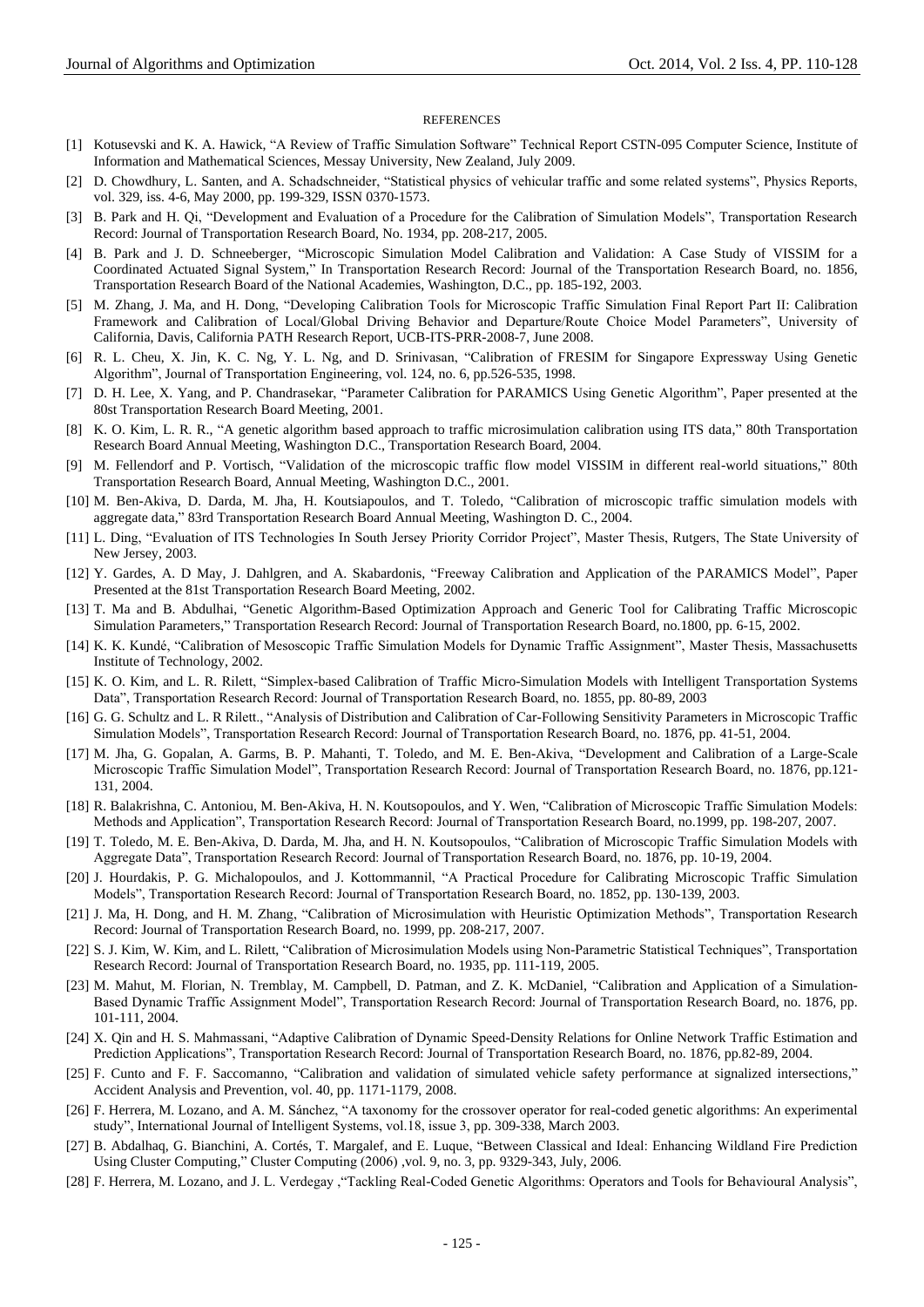Artificial Intelligence Review, vol. 12, no. 4, pp. 265-319, 1998.

- [29] J. Kennedy, R. C. Eberhart, and Y. Shi, Swarm Intelligence, San Francisco: Morgan Kaufmann Publishers, 2001.
- [30] M. E. Pederson, Good Parameters for Particle Swarm Optimization, Technical Report, Hvass Laboratories, 2010.
- [31] F. Glover, "Future paths for integer programming and links to artificial intelligence," Computers and Operations Research, vol. 13, pp. 533-54, 1986.
- [32] F. Glover and M. Laguna, Tabu search, in: Modern Heuristic Techniques for Combinatorial Problems, C. Reeves, ed., Blackwell Scientific Publishing, Oxford, pp. 70-150, 1993.
- [33] F. Glover and M. Laguna, Tabu Search, Kluwer Academic Publishers, Boston, 1997.
- [34] B. Abdalhaq, "A Methodology to Enhance the Prediction of Forest Fire Propagation", ISBN B-37666-2004 / 84-688-7781-6, Doctoral Thesis, 2004.
- [35] SUMO, Microscopic Road Traffic Simulation Package, [Institute of Transportation Systems at the German Aerospace Center.](http://www.dlr.de/fs/en/desktopdefault.aspx)[online]. Available: [http://sumo.sourceforge.net](http://sumo.sourceforge.net/)
- [36] B. Ciuffo, V. Punzo, and V. Torrieri, "Comparison of Simulation-Based and Model-Based Calibrations of Traffic-Flow Microsimulation Models", Transportation Research Record:Journal of the Transportation Research Board, no. 2088, Transportation Research Board of the National Academies, Washington, D.C., pp. 36-44. DOI:10.3141/2088-05, 2008.
- [37] M. M. Ali and A. Törn, "Population set based global optimization algorithms : some modifications and numerical studies", Computers and Operations Research, vol. 31, no. 10, pp. 1703-1725, 2004.
- [38] J. C. Spall "A stochastic approximation technique for generating maximum likelihood parameter estimation," proceedings for American control conference, pp. 1161-1167, 1987.
- [39] J. C. Spall "Implementation of the Simultaneous Perturbation Algorithm for Stochastic Optimization" IEEE, Transactions on aerospace and electronic systems, vol. 34, no. 3, July 1998
- [40] J. A. Nelder, and R. Mead, "A simplex method for function minimization," The Computer Journal, vol. 7, pp. 308-313, 1965.
- [41] M. H. Wright, "Direct Search Methods: Once Scorned, Now Respectable,," in Numerical Analysis 1995, Proceedings of the 1995 Dundee Biennial Conference in Numerical Analysis, D.F. Griffiths and G.A. Watson (Eds.), Addison Wesley Longman, Harlow, UK, pp. 191-208, 1996.
- [42] M. A. Luersen and R. L. Riche, "Globalized Nelder–Mead method for engineering optimization", Computer & structures Computational Structures Technology, vol. 82, iss. 23-26, pp. 2251-2260, September-October 2004.
- [43] E. Jones, T. Oliphant, P. Peterson, and others, (2001) "SciPy: Open Source Scientific Tools for Python. [online]. Available: <http://docs.scipy.org/doc/scipy/reference/tutorial/optimize.html>
- [44] M. J. D. Powell, "A direct search optimization method that models the objective and constraint functions by linear interpolation," in Advances in Optimization and Numerical Analysis, eds. S. Gomez and J-P Hennart, Kluwer Academic (Dordrecht), pp. 51-67, 1994.
- [45] M. J. D. Powell, "Direct search algorithms for optimization calculations," Acta Numerica 7, pp. 287-336, 1998.
- [46] M. J. D. Powell, "A view of algorithms for optimization without derivatives," Cambridge University Technical Report DAMTP 2007/NA03, 2007.
- [47] Otkovic, et al, "Calibration of microscopic traffic model using neural network approach," Expert systems with applications, vol. 40, pp. 5965-5974, 2013.
- [48] B. [Ciuffo](http://ieeexplore.ieee.org/search/searchresult.jsp?searchWithin=p_Authors:.QT.Ciuffo,%20B..QT.&newsearch=true) and V. [Punzo, "](http://ieeexplore.ieee.org/search/searchresult.jsp?searchWithin=p_Authors:.QT.Punzo,%20V..QT.&newsearch=true)No Free Lunch" Theorems Applied to the Calibration of Traffic Simulation Models," [Intelligent](http://ieeexplore.ieee.org/xpl/RecentIssue.jsp?punumber=6979)  [Transportation Systems, I](http://ieeexplore.ieee.org/xpl/RecentIssue.jsp?punumber=6979)NSPEC Accession Number:14210749, Digital Object Identifier [:10.1109/TITS.2013.2287720,](http://dx.doi.org/10.1109/TITS.2013.2287720) vol. 15, no. 2, pp. 553-562, 2014.
- [49] D. H. Wolpert and W. G. Macready, "No Free Lunch Theorems for Optimization," IEEE TRANSACTIONS ON EVOLUTIONARY COMPUTATION, vol. 1, no. 1, April 1997.



**Baker K. Abdalhaq** received both his first degree from PSUT in Jordan and his PhD in Computer Science from the Universitat Autonoma de Barcelona (UAB), Spain, in 1994 and 2004, respectively.

Baker is currently an assistant professor of Computer Science at the AnNajah National University, Nablus, Palestine. He is a member of the faculty of Engineering and Information Technology, and the head of Computer Information Systems Department for 7 years. He was the dean of faculty of Information Technology. His current research interests are Computational Science, Heuristic optimization techniques and Simulation.



**Maher I. Abu Baker** received his first degree (B.Sc.) from Al-Quds University, College of Science & Technology in Jerusalem, Palestine in 1992 in Computer Science and MBA from An-Najah N. University in Nablus, Palestine in 2001. At present he is a faculty member at An-Najah National University, Faculty of Engineering and Information Technology, Management Information System Department. He was the Head of Management Information Systems Department, An-Najah N. University, Faculty of Engineering and Information Technology [2004-2010]. His research interests are developing business information systems (DSS), computational sciences and computer simulation.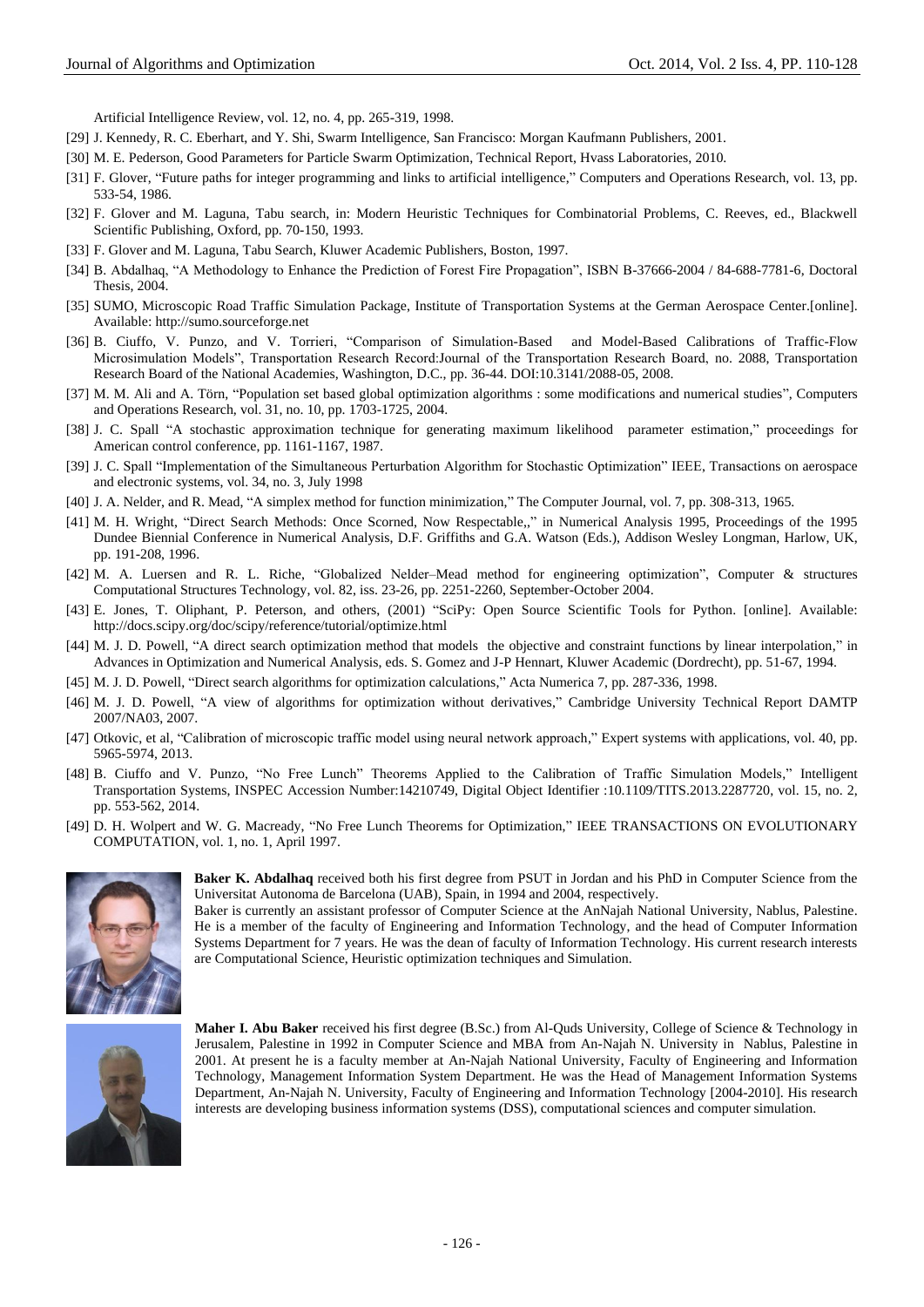#### APPENDIX A

#### ALGORITHM I GENETIC ALGORITHM

- *1. Randomly generate the first population of individuals potential solutions*
- *2. Evaluate the fitness function for each population member*
- *3. While not ( number of iteration reached) : obtain a new generation by repeat*
	- *1. Selection of two individuals*
	- *2. Crossover of selected individuals*
	- *3. According the mutation probability, randomly mute the output of previous step.*
	- *4. Until a new population has been completed.*

*end while*

#### ALGORITHM II PARTICLE SWARM OPTIMIZATION

- *1.* initialize( $\theta$ ) // initial swarm usually random
- *2. for each particle*  $x \in \theta$ *:*

*for each dimension i* 

 $x v_i = w * x v_i + c p * random * (pbest_i - x_i) + c g * random * (gbest_i - x_i)$  // calculate velocity

 $x_i = x_i + xv_i$  // update particle position

*3. While stop criteria not reached, Go to step 02* 

## *Where:*

*xvi : dimension i velocity component*

*xi : dimension i of particle position (parameter i of the solution)*

*random : uniformly distributed random variable in the interval [0,1]*

- *gbesti : global best value found so far of dimension i*
- *pbesti : particle best value found so far of dimension i*

*w,cp,cg :tunable method parameters that affect the convergence velocity. The parameters simply define the contribution of each term.*